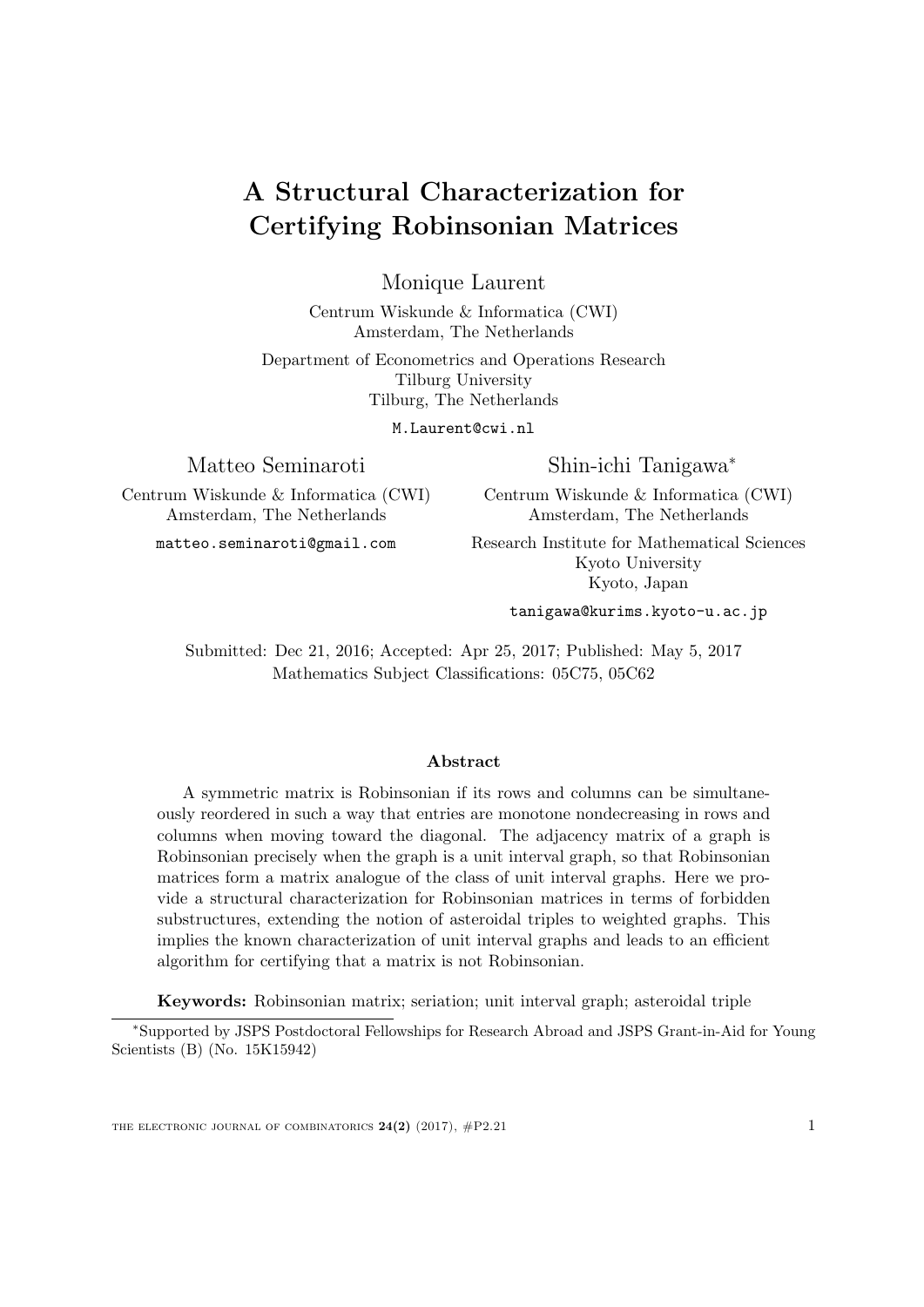# 1 Introduction

### 1.1 Background

Robinsonian matrices are a special class of structured matrices introduced by Robinson [\[24\]](#page-21-0) to model the seriation problem, a combinatorial problem arising in data analysis, which asks to sequence a set of objects according to their pairwise similarities in such a way that similar objects are ordered close to each other. Seriation has many applications in a wide range of different subjects, including archaeology [\[21,](#page-21-1) [13\]](#page-20-0), data visualization and exploratory analysis  $[12, 1]$  $[12, 1]$  $[12, 1]$ , bioinformatics (e.g., microarray gene expression  $[25]$ ), machine learning (e.g., to pre-estimate the number and shape of clusters  $[6, 11]$  $[6, 11]$  $[6, 11]$ ). We refer to the survey [\[18\]](#page-20-4) for details and further references.

A symmetric  $n \times n$  matrix A is called a *Robinson similarity* if its entries are monotone nondecreasing in the rows and columns when moving toward the main diagonal, i.e., if

<span id="page-1-0"></span>
$$
A_{xz} \leqslant \min\{A_{xy}, A_{yz}\}\tag{1}
$$

for all  $1 \leq x \leq y \leq z \leq n$ . Throughout we will call any ordered triple  $(x, y, z)$  satisfying the condition  $(1)$  a *Robinson triple*. If the rows and columns of A can be symmetrically reordered by a permutation  $\pi$  in such a way that the permuted matrix is a Robinson similarity, then A is said to be a Robinsonian similarity and  $\pi$  is called a Robinson ordering of A. By construction,  $\pi$  is a Robinson ordering of A if any triple  $(x, y, z)$  ordered in  $\pi$  as  $x \prec_{\pi} y \prec_{\pi} z$  is Robinson. Hence Robinsonian matrices best achieve the goal of seriation, which is to order similar objects close to each other.

Several Robinsonian recognition algorithms are known, permitting to check whether a matrix is Robinsonian in polynomial time. Most of the known algorithms rely on characterizations of Robinsonian matrices in terms of interval (hyper)graphs and the consecutive-ones property (C1P). Specifically, call a *ball* of A any set of the form  $B(x, \rho) :=$  ${y \in V : A_{xy} \geq \rho}$  for some  $x \in V$  and scalar  $\rho > 0$ . Let the ball hypergraph of A be the hypergraph whose vertex set is  $V$  and with hyperedges the balls of  $A$ . Then  $A$  is Robinsonian if and only if its ball hypergraph is an interval hypergraph [\[20\]](#page-21-3). Equivalently, define the ball intersection graph of A as the graph whose vertex set is the set of balls of A, with an edge between two distinct balls if they intersect. Then, it is known that A is a Robinsonian matrix if and only if its ball intersection graph is an interval graph (see [\[22\]](#page-21-4)). Using the above characterizations, distinct recognition algorithms were introduced by Mirkin and Rodin [\[20\]](#page-21-3) with running time  $O(n^4)$ , by Chepoi and Fichet [\[2\]](#page-19-1) with running time  $O(n^3)$ , and by Préa and Fortin [\[22\]](#page-21-4) with running time  $O(n^2)$ , when applied to a  $n \times n$ symmetric matrix.

Different algorithms were recently introduced in [\[14,](#page-20-5) [15\]](#page-20-6), based on a link between Robinsonian matrices and unit interval graphs (pointed out in [\[23\]](#page-21-5)) and exploiting the fact that unit interval graphs can be recognized efficiently using a simple graph search algorithm, namely Lexicographic Breadth-First Search (Lex-BFS) (see [\[4,](#page-20-7) [3\]](#page-19-2)). The algorithm of [\[14\]](#page-20-5) is based on expressing Robinsonian matrices as conic combinations of (adjacency matrices of) unit interval graphs and iteratively using Lex-BFS to check whether these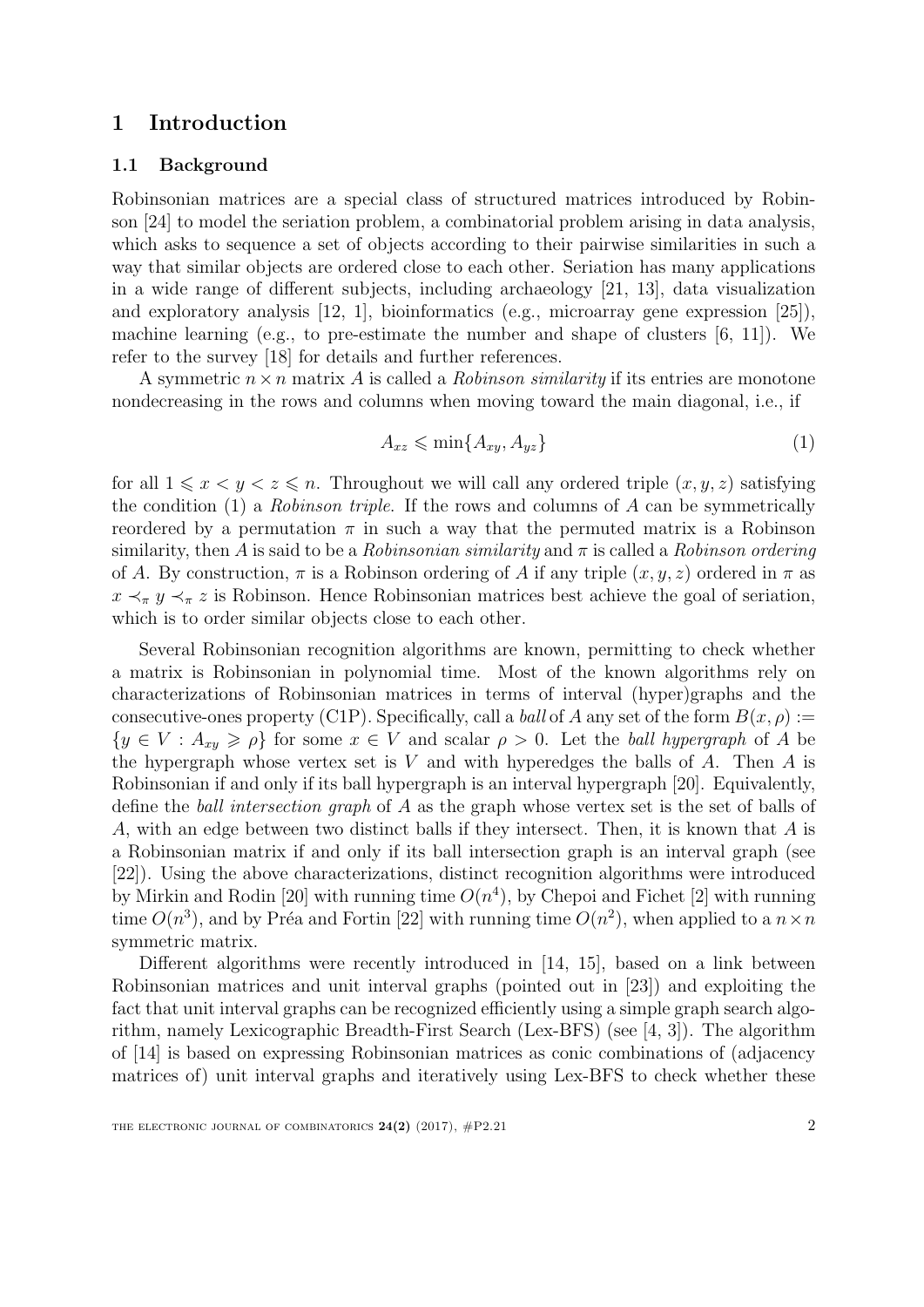are unit interval graphs; its overall running time is  $O(L(m+n))$ , where L is the number of distinct values in the matrix and  $m$  is its number of nonzero entries. The algorithm of [\[15\]](#page-20-6) relies on a new search algorithm, Similarity-First Search (SFS), which can be seen as a generalization of Lexicographic Breadth-First Search (Lex-BFS) to the setting of weighted graphs. The SFS algorithm runs in  $O(n + m \log n)$  time and the recognition algorithm for Robinsonian matrices terminates after at most  $n$  iterations of SFS, thus with overall running time  $O(n^2 + nm \log n)$  [\[15\]](#page-20-6).

All the current recognition algorithms return a certificate (i.e., a Robinson ordering) only if the matrix is Robinsonian, and otherwise they just return a negative answer. In this paper we give a new structural characterization of Robinsonian matrices in terms of forbidden substructures. We provide a simple, succinct certificate for non-Robinsonian matrices, which represents a natural extension of the known structural characterization for unit interval graphs. Specifically, our certificate involves the new notion of weighted asteroidal triple, which generalizes to the matrix setting the known obstructions for unit interval graphs (namely, chordless cycles, claws and asteroidal triples), see Section [1.3](#page-3-0) for details. Moreover we also give a simple, efficient algorithm for finding such a certificate, running in time  $O(n^3)$  for a matrix of size n.

Observe that other certificates could be obtained from the alternative characterizations of Robinsonian matrices in terms of interval (hyper)graphs. Indeed, as the minimal obstructions for interval graphs are known (namely, they are the chordless cycles and the asteroidal triples), we can derive from this an alternative structural characterization for Robinsonian matrices. However this characterization is expressed in terms of the ball intersection graph of A, whose vertex set is the set of balls rather than the index set of A, and thus it is not directly in terms of A as in our main result (Theorem [3](#page-4-0) below).

In the rest of the introduction, we first recall some properties of unit interval graphs, which will also serve as motivation for the notions and results we will introduce for Robinsonian matrices, and then we state our main structural result for Robinsonian matrices.

#### 1.2 Structural characterization of unit interval graphs

Recall that a graph  $G = (V = [n], E)$  is a unit interval graph if one can label its vertices by unit intervals in such a way that adjacent vertices correspond to intersecting intervals. Roberts [\[23\]](#page-21-5) observed that a graph  $G$  is a unit interval graph if and only if its adjacency matrix  $A_G$  is a Robinsonian similarity matrix.

In particular, G is a unit interval graph if and only if there exists an ordering  $\pi$  of its vertices such that  $\{x, z\} \in E$  implies  $\{x, y\} \in E$  and  $\{y, z\} \in E$  whenever  $x \prec_{\pi} y \prec_{\pi} z$ . This condition, known as the 3-vertex condition, is thus a specialization of the Robinson condition  $(1)$  (see, e.g.,  $|19|$ ).

We now mention an alternative characterization of unit interval graphs in terms of forbidden substructures. We recall some definitions. Let  $G = (V, E)$  be a graph. Given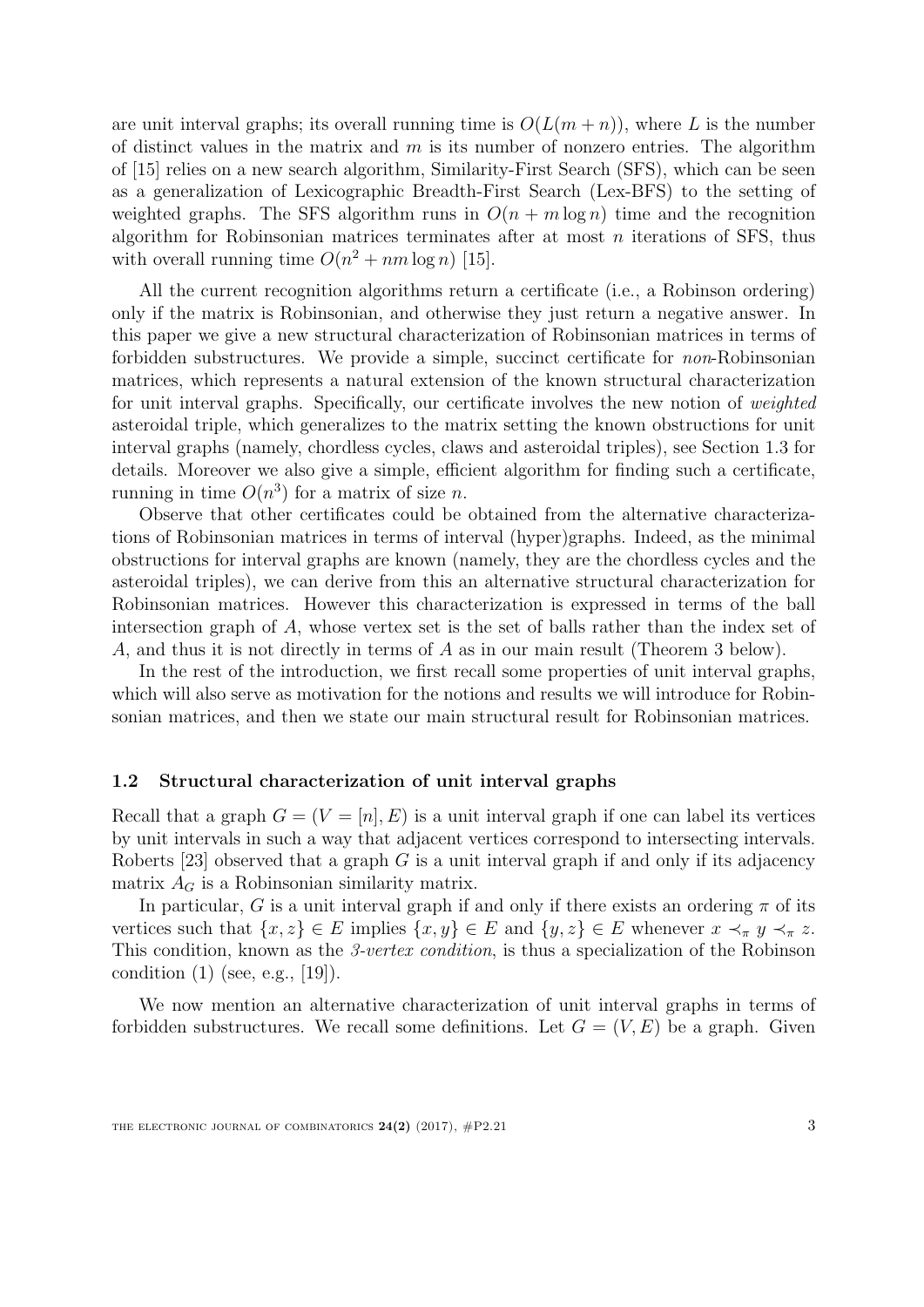$x, y, z \in V$ , a path from x to y missing<sup>[1](#page-3-1)</sup> z is a path  $P = (x = x_0, x_1, \dots, x_k, y = x_{k+1})$  in G which is disjoint from the neighborhood of z, i.e., all pairs  $\{x_i, x_{i+1}\}$   $(0 \leq i \leq k)$  are edges of G and z is not adjacent to any node of P. An *asteroidal triple* in G is a set of nodes  $\{x, y, z\}$  which is independent in G (i.e., induces no edge) and such that between any two nodes in  $\{x, y, z\}$  there exists a path in G between them which misses the third one. Asteroidal triples were introduced for the recognition of interval graphs in [\[16\]](#page-20-9), where it is shown that a graph is an interval graph if and only if it is chordal and does not have an asteroidal triple. As unit interval graphs are precisely the claw-free interval graphs (see [\[23\]](#page-21-5)) we get the following characterization.

<span id="page-3-2"></span>**Theorem 1.** (see [\[23,](#page-21-5) [8\]](#page-20-10)) A graph G is a unit interval graph if and only if it satisfies the following three conditions:

- (i) G is chordal, i.e., G does not contain an induced cycle of length at least  $\chi$ ;
- (ii) G does not contain an induced claw  $K_{1,3}$ ;
- (iii) G does not contain an asteroidal triple.

### <span id="page-3-0"></span>1.3 Structural characterization of Robinsonian matrices

We now extend the above notion of asteroidal triple to the general setting of matrices and we then use it to state our main structural characterization for Robinsonian matrices.

Let V be a finite set and let A be a symmetric matrix indexed by V. Given  $z \in V$ , a path avoiding z in A is of the form  $P = (v_0, v_1, \dots, v_k)$ , where  $v_0, \dots, v_k$  are distinct elements of V and, for each  $1 \leqslant i \leqslant k$ , the triple  $(v_{i-1}, z, v_i)$  is not Robinson, i.e.,  $A_{v_{i-1}v_i} > \min\{A_{v_{i-1}z}, A_{v_i z}\}.$  Throughout, for distinct elements  $x, y, z \in V$ , we will use the notation  $x \stackrel{z}{\sim} y$  to denote that there exists a path from x to y avoiding z in A.

This concept was introduced in [\[15,](#page-20-6) Definition 2.3], where it is used as a key tool for analyzing the new recognition algorithm for Robinsonian matrices. Indeed, saying that the pair  $(x, y)$  avoids z means that the triple  $(x, z, y)$  is not Robinson (and the same for its reverse  $(y, z, x)$ , so that z cannot be placed between x and y in any Robinson ordering of A. An important consequence, as observed in [\[15,](#page-20-6) Lemma 2.4], is then that if there exists a path from x to y avoiding z, i.e.,  $x \stackrel{z}{\sim} y$ , then z cannot be placed between x and y in any Robinson ordering of A.

Therefore, if there exist three distinct elements x, y, z with  $x \stackrel{z}{\sim} y$ ,  $y \stackrel{x}{\sim} z$  and  $z \stackrel{y}{\sim} x$  in A, then we can conclude that no Robinson ordering of A exists and thus that A is not a Robinsonian similarity matrix. This motivates the following definition.

**Definition 2.** Let A be a symmetric matrix. A triple  $\{x, y, z\}$  of distinct elements of V is called a *weighted asteroidal triple of A* if  $x \stackrel{z}{\sim} y$ ,  $y \stackrel{x}{\sim} z$  and  $z \stackrel{y}{\sim} x$  hold, i.e., for any two elements of  $\{x, y, z\}$  there exists a path between them avoiding the third one.

<span id="page-3-1"></span><sup>&</sup>lt;sup>1</sup>Sometimes one also says that the path *avoids z* (e.g. in [\[5\]](#page-20-11)). We use here the word "miss" instead of "avoid", in order to keep the word "avoid" for the context of matrices and to prevent possible confusion.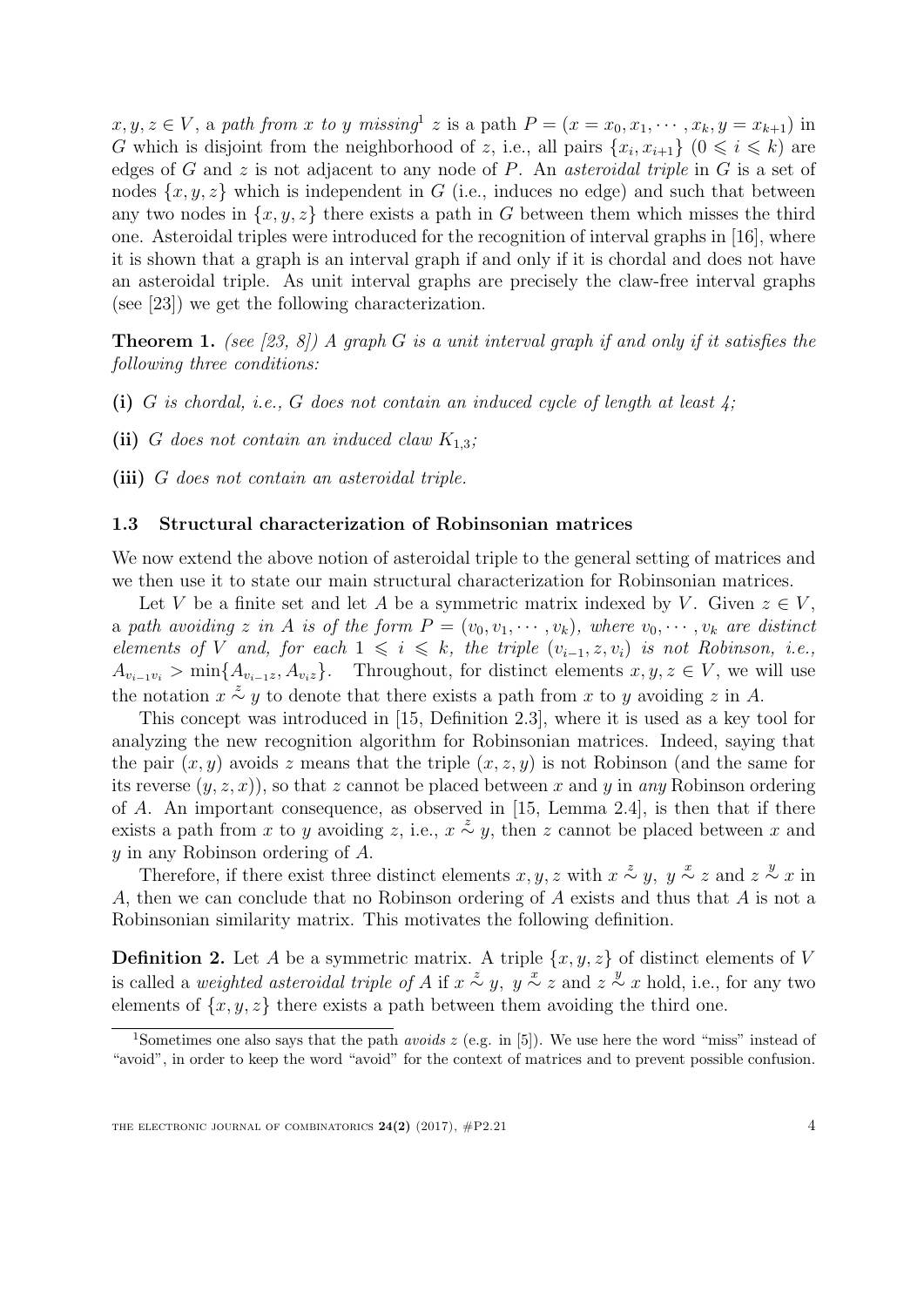Our main result is that weighted asteroidal triples are the only obstructions to the Robinsonian property.

<span id="page-4-0"></span>Theorem 3. A symmetric matrix A is a Robinsonian similarity matrix if and only if there does not exist a weighted asteroidal triple in A.

If we apply this result to the adjacency matrix  $A_G$  of a graph G we obtain that G is a unit interval graph if and only if there does not exist a weighted asteroidal triple in  $A_G$ . As we will show in Section [4.1,](#page-15-0) the structural characterization of unit interval graphs from Theorem [1](#page-3-2) can in fact be derived from our main result in Theorem [3.](#page-4-0) Indeed, we will show that the notion of weighted asteroidal triple in  $A_G$  subsumes the notions of claw, chordless cycle and asteroidal triple in G.

## 1.4 Organization of the paper

In Section [2](#page-4-1) we group preliminary notions and results that will be used in the rest of the paper, in particular, about homogeneous sets, critical elements, and similarity layer structures. Section [3](#page-8-0) is devoted to the proof of our main result (Theorem [3\)](#page-4-0). In Section [4,](#page-15-1) we first show how to recover the known characterization of unit interval graphs (Theorem [1\)](#page-3-2) from our main result. Then we give a simple algorithm for finding all weighted asteroidal triples (or decide that none exists), that runs in  $O(n^3)$ . Finally we conclude with some remarks about the problem of finding the largest Robinsonian submatrix when the given matrix is not Robinsonian.

# <span id="page-4-1"></span>2 Preliminary results

In this section we introduce some notation and basic results that we will need throughout the paper.

### 2.1 Homogeneous sets and critical elements

We first introduce the notion of 'homogeneous set' for a given symmetric matrix  $A$ , which we then use to reduce the problem of checking whether  $A$  is Robinsonian to the same problem on two smaller submatrices of A.

**Definition 4.** Let A be a symmetric matrix indexed by V. A set  $S \subseteq V$  is said to be:

- homogeneous for A if  $A_{xy} = A_{xz}$  for all  $x \in V \setminus X$  and  $y, z \in X$ ;
- strongly homogeneous for A if  $A_{xy} = A_{xz} \leq A_{yz}$  for all  $x \in V \setminus X$  and  $y, z \in X$ ;
- proper if  $2 \leq |S| \leq |V| 1$ .

Assume that  $S$  is proper strongly homogeneous for  $A$ . We will consider the following two submatrices of A:

• the restriction  $A[S]$  of A to S, which is the submatrix of A indexed by S;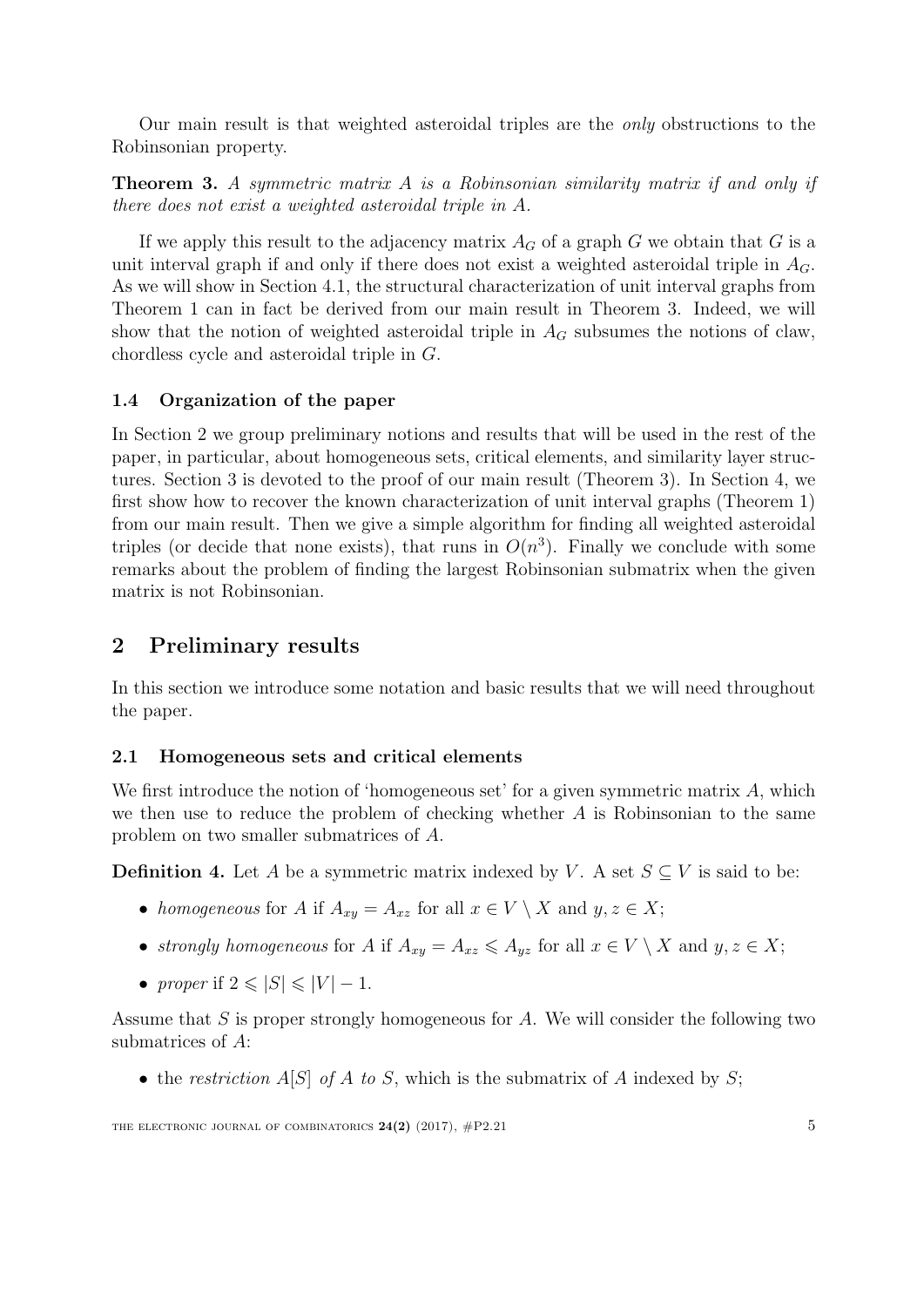• the contraction A/S of A by S, which is defined as the submatrix  $A[\overline{S} \cup \{s\}]$ , where  $\overline{S} = V \setminus S$  and s is an arbitrary element of S (thus contracting S to a single element).

These definitions are motivated by the following lemma which shows that, if S is a proper strongly homogeneous set for  $A$ , then the problem of recognizing whether  $A$  is Robinsonian and if not of finding a weighted asteroidal triple can be reduced to the same problem for the two matrices  $A[S]$  and  $A/S$ .

<span id="page-5-1"></span>**Lemma 5.** Let A be a symmetric matrix and let S be a proper strongly homogeneous set for A. Then A is Robinsonian if and only if both A[S] and A/S are Robinsonian. Moreover:

- (i) If  $\sigma_1 = (x_1, \dots, x_p)$  is a Robinson ordering of S and  $\sigma_2 = (y_1, \dots, y_{j-1}, s, y_j, \dots, y_q)$ is a Robinson ordering of  $A/S$ , then  $\sigma = (y_1, \dots, y_{j-1}, x_1, \dots, x_p, y_j, \dots, y_q)$  is a Robinson ordering of A.
- (ii) Any weighted asteroidal triple of  $A[S]$  or of  $A/S$  is a weighted asteroidal triple of A.

Proof. Direct verification.

In view of this lemma, the core difficulty in the proof of Theorem [3](#page-4-0) is the case when A has no proper strongly homogeneous set. The following notion of *critical* element will play a key role for analyzing this case.

**Definition 6.** Let A be a symmetric matrix indexed by V. Then  $a \in V$  is said to be *critical for* A if  $x \stackrel{a}{\sim} y$  holds for all distinct elements  $x, y \in V \setminus \{a\}.$ 

Note that if  $a$  is a critical element of a Robinsonian matrix  $A$ , then it must be an end point of any Robinson ordering of A. On the other hand, an end point of a Robinson ordering might not be critical. In this work, we will study critical elements for arbitrary (not necessarily Robinsonian) matrices. The following lemma shows that any symmetric matrix A has a critical element or a proper strongly homogeneous set.

<span id="page-5-0"></span>Lemma 7. Given a symmetric matrix A, one can find a critical element or a proper strongly homogeneous set for A.

*Proof.* The proof relies on the following algorithm. Pick an arbitrary element  $a \in V$  and construct a set Z as follows.

- Initially set  $Z = V \setminus \{a\}.$
- Repeat the following until  $|Z| = 1$ .
	- (i) If there exists an element  $v \in V \setminus Z$  such that  $\operatorname{argmin}{A_{vz} : z \in Z} \neq Z$ , then pick any such v and let  $Z \leftarrow \operatorname{argmin} \{ A_{vz} : z \in Z \}.$

 $\Box$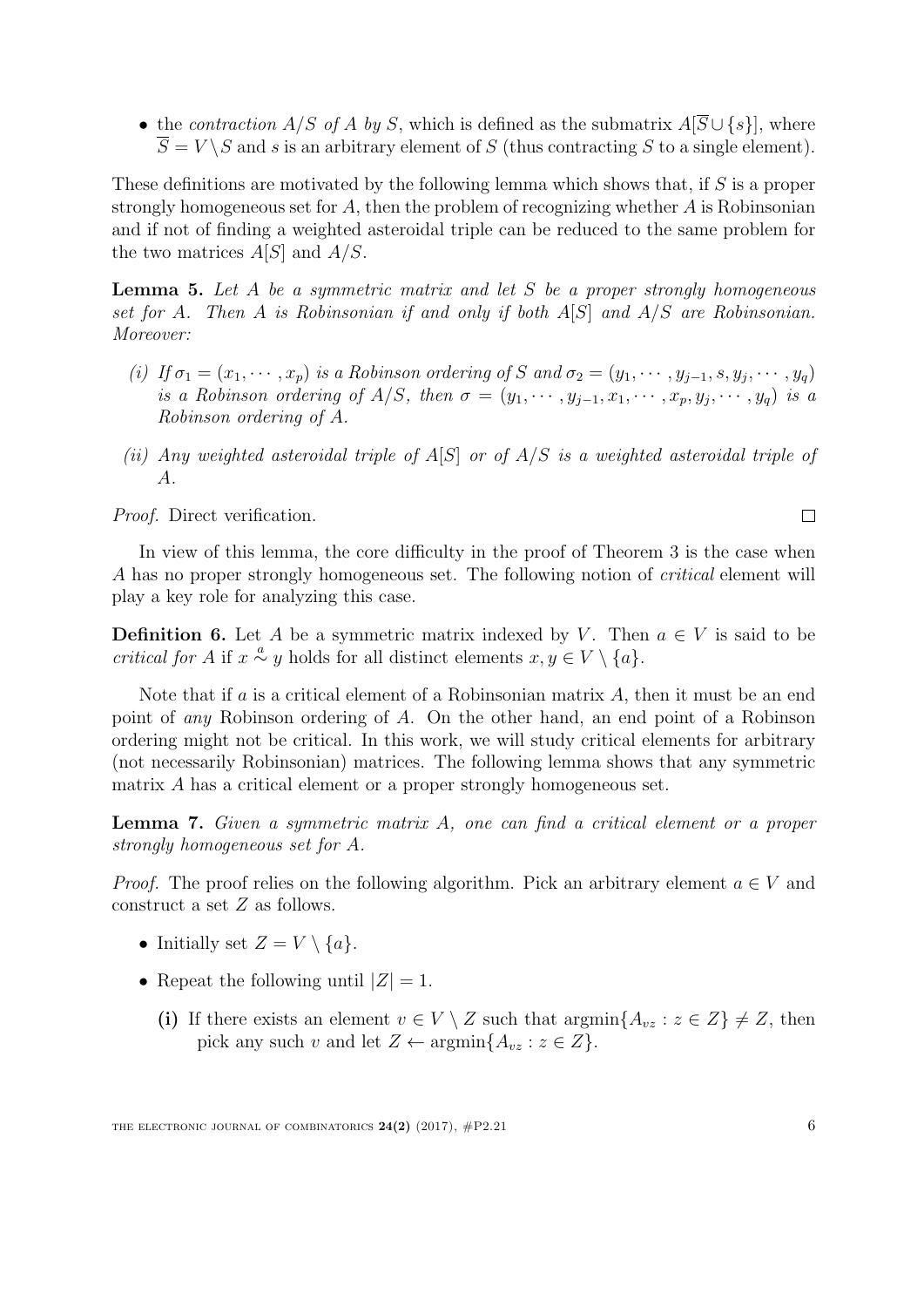- (ii) Otherwise Z is homogeneous for A. If there exist distinct elements  $x, y, z$  with  $x \in V \setminus Z$  and  $y, z \in Z$  such that  $A_{xy} = A_{xz} > A_{yz}$ , then let  $Z \leftarrow Z \setminus \{z\}.$ Otherwise Z is strongly homogeneous and output Z.
- If  $|Z|=1$  then output the element in Z.

The proof of the lemma will be complete if we can show that, if the final set  $Z$  is a singleton set with (say)  $Z = \{b\}$ , then b is critical for A. For this it suffices to show:

<span id="page-6-0"></span>
$$
a \stackrel{b}{\sim} v \text{ for any } v \in V \setminus \{a, b\},\tag{2}
$$

since then, for any distinct  $x, y \in V \setminus \{a, b\}$ , we have  $x \stackrel{b}{\sim} a \stackrel{b}{\sim} y$ . We denote by  $Z_i$  the set Z obtained at the *i*-th step in the above algorithm. Then,  $Z_0 = V \setminus \{a\}$  and  $Z_{i+1} \subsetneq Z_i$ for all  $i \geq 0$ , with  $Z_k = \{b\}$  at the last k-th iteration. Relation [\(2\)](#page-6-0) follows if we can show that, for any  $0 \leq i \leq k - 1$ ,

<span id="page-6-1"></span>
$$
a \stackrel{b}{\sim} v \text{ for any } v \in Z_i \setminus Z_{i+1}.\tag{3}
$$

We prove [\(3\)](#page-6-1) using induction on i. Let  $0 \leq i \leq k - 1$  and assume that (3) holds for all  $j \leq i - 1$  (when  $i \geq 1$ ); we show that [\(3\)](#page-6-1) also holds for index i. For this let  $v \in Z_i \setminus Z_{i+1}$ .

Assume first that  $Z_{i+1}$  is constructed from  $Z_i$  as in (i). Then there exists  $v_i \in V \setminus Z_i$ such that  $Z_{i+1} = \operatorname{argmin} \{ A_{v_i z} : z \in Z_i \} \subsetneq Z_i$ . As  $v \in Z_i \setminus Z_{i+1}$  and  $b \in Z_k \subseteq Z_{i+1}$  we have  $A_{v_i v} > A_{v_i b}$  and thus  $(v_i, v)$  avoids b. If  $v_i = a$  we are done. Otherwise,  $v_i$  belongs to one of the sets  $Z_{j-1} \setminus Z_j$  for some  $0 \leq j \leq i-1$  and thus, using the induction assumption, we can find a path from a to  $v_i$  avoiding b. Concatenating it with  $(v_i, v)$  we get a path from a to v avoiding b, i.e.,  $v \stackrel{b}{\sim} a$ .

Assume now that  $Z_{i+1}$  is constructed from  $Z_i$  as in (ii). Then  $Z_i$  is homogeneous for A and there exist elements  $x \notin Z_i$ ,  $y \in Z_{i+1}$  and  $v \in Z_i \setminus Z_{i+1}$  such that  $Z_{i+1} = Z_i \setminus \{v\}$ and  $A_{xy} = A_{xy} > A_{yy}$ . As  $b \in Z_{i+1}$  we have  $v \neq b$ . We first claim that  $A_{yy} \geq A_{bv}$ . For this assume for contradiction that  $A_{uv} < A_{bv}$ . As  $b, y \in Z_{i+1}$  we have  $i \leq k-2$ . Moreover, as  $v \notin Z_{i+1}$  and  $A_{yv} < A_{bv}$ , the set argmin $\{A_{vu} : u \in Z_{i+1}\}$  does not contain b and thus is a strict subset of  $Z_{i+1}$ . Note that v is the only element in  $V \setminus Z_{i+1}$  with this property (i.e.,  $\operatorname{argmin} \{ A_{wu} : u \in Z_{i+1} \} = Z_{i+1}$  for  $w \in V \setminus (Z_{i+1} \cup \{v\})$  since  $Z_i$  is homogeneous. Hence, at the next step we would construct  $Z_{i+2}$  from  $Z_{i+1}$  as in (i) and thus we would have  $Z_{i+2} \subsetneq Z_{i+1} \setminus \{b\}$ , a contradiction. Therefore,  $A_{xb} = A_{xy} = A_{xy} > A_{yy} \geq A_{vb}$  holds. Hence the path  $(x, v)$  avoids b. If  $x = a$  we are done. Otherwise, as  $x \notin Z_i$ , x lies in  $Z_i \setminus Z_{i-1}$  for some  $0 \leq i \leq i-1$  and thus, by the induction assumption, there is a path from a to x avoiding b. Concatenating it with  $(x, v)$  we get a path from a to v avoiding b, i.e.,  $v \overset{b}{\sim} a$ .  $\Box$ 

### 2.2 Similarity layer partitions

We begin with the notion of ordered partition. An *ordered partition*  $\psi = (X_1, \ldots, X_k)$ of V is an ordered list of mutually disjoint subsets of V that cover V. Then  $\psi$  defines a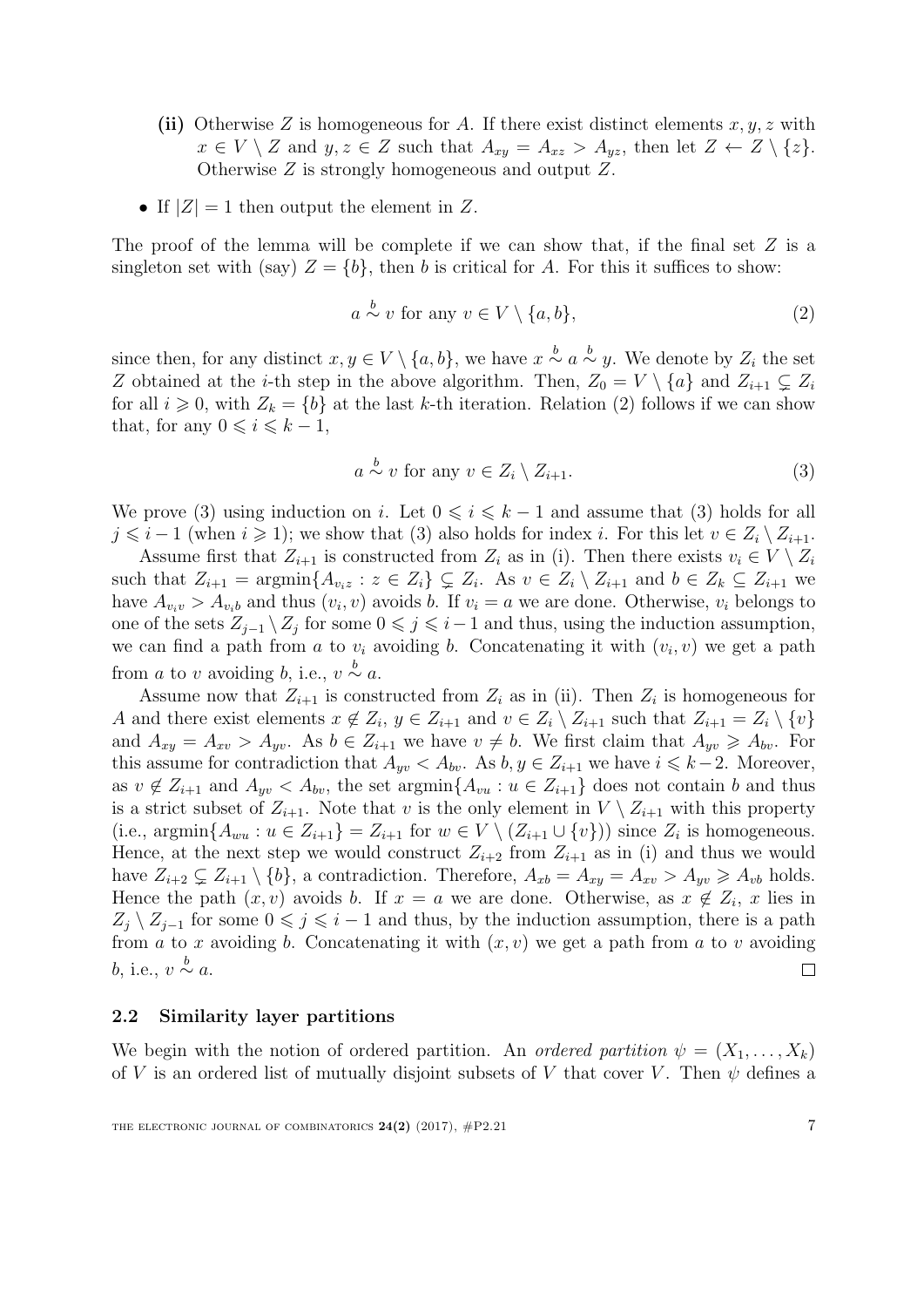partial order  $\preceq_{\psi}$  on V such that  $x \preceq_{\psi} y$  if and only if  $x \in X_i$  and  $y \in X_j$  with  $i \leq j$ . If  $i = j$  then we denote  $x =_\psi y$  while if  $i < j$  we denote  $x \prec_\psi y$ . When all classes  $X_i$  are singletons then  $\psi$  is a linear order of V, usually denoted by  $\sigma$ .

Given a linear order  $\sigma$  and an ordered partition  $\psi$  of V, we say that  $\sigma$  is compatible with  $\psi$  if, for any  $x, y \in V$ ,  $x \prec_{\psi} y$  implies  $x \prec_{\sigma} y$ .

A key ingredient in the proof of Theorem [3](#page-4-0) is the notion of similarity layer structure, which was introduced in [\[15,](#page-20-6) Section 4.2] and played a crucial role there in the study of the multisweep SFS algorithm. Fix an element  $a \in V$ . We define subsets  $X_i$   $(i \geq 0)$  of V in the following iterative manner: set  $X_0 = \{a\}$  and for  $i \geq 1$ 

$$
X_i = \{ y \notin X_0 \cup \dots \cup X_{i-1} : A_{xy} \geq A_{xz} \,\forall x \in X_0 \cup \dots \cup X_{i-1}, \forall z \notin X_0 \cup \dots \cup X_{i-1} \}. \tag{4}
$$

We let k denote the largest integer for which  $X_k \neq \emptyset$ . The sets  $X_0, \dots, X_k$  are called the similarity layers of A rooted at a and we denote by  $\psi_a = (X_0, X_1, \dots, X_k)$  the ordered collection of the similarity layers and call it the *similarity layer structure* rooted at a. As we will see in Lemma [9](#page-7-0) below, when A is Robinsonian and a is critical for A,  $\psi_a$  is an ordered partition of  $V$ . The following basic properties of the similarity layers follow easily from their definition.

**Lemma 8.** The following properties hold for  $\psi_a = (X_0, X_1, \dots, X_k)$ , the similarity layer structure of A rooted at a:

- (L1) If  $x \in X_i$ ,  $y, z \in X_j$  with  $0 \leq i \leq j \leq k$ , then  $A_{xy} = A_{xz}$ .
- (L2) If  $x \in X_i$ ,  $y \in X_j$ ,  $z \in X_h$  with  $0 \leq i < j < h \leq k$ , then  $A_{xz} \leq A_{xy}$ .
- (L3) If  $x \in X_i$  with  $0 \leq i \leq k$  and  $y \in V \setminus (X_0 \cup \cdots \cup X_i)$ , then  $a \stackrel{y}{\sim} x$ .
- (L4) Assume  $V = X_0 \cup \cdots \cup X_k$ . Then the set  $X_k$  is homogeneous for A. Moreover, if  $|X_k| = 1$  with (say)  $X_k = \{b\}$ , then b is critical for A.

In the above lemma no assumption is made on the root of the similarity layer structure. We now group further properties that hold when the root  $\alpha$  is assumed to be critical.

<span id="page-7-0"></span>**Lemma 9.** Assume that a is critical for A and let  $\psi_a = (X_0, X_1, \dots, X_k)$  be the ordered collection of similarity layers of A rooted at a. If  $X_0 \cup X_1 \cup \cdots \cup X_k \neq V$  then we can find a weighted asteroidal triple of A.

*Proof.* Assume that  $U := X_0 \cup X_1 \cup \cdots \cup X_k \neq V$ . By assumption,  $X_{k+1} = \emptyset$ . We use the following notation: for  $x \in U$  set  $M_x := \text{argmax}\{A_{xv} : v \in V \setminus U\}$ . We claim that there exist elements  $x \neq x' \in U$  such that  $M_x \setminus M_{x'} \neq \emptyset$  and  $M_{x'} \setminus M_x \neq \emptyset$ . For, if not, then  $M_{x_1} \subseteq \cdots \subseteq M_{x_p}$  for some ordering of the elements of  $U = \{x_1, \dots, x_p\}$  and thus  $X_{k+1} = \bigcap_{x \in U} M_x = M_{x_1}$ , contradicting the assumption  $X_{k+1} = \emptyset$ . Let  $u \in M_x \setminus M_{x'}$ and  $v \in M_{x'} \setminus M_x$ . Then  $A_{x} > A_{x}$  implying  $x \stackrel{v}{\sim} u$ , and  $A_{x'v} > A_{x'u}$ , implying  $x' \stackrel{u}{\sim} v$ . Combining with  $a \stackrel{v}{\sim} x$ , and  $a \stackrel{u}{\sim} x'$  obtained from (L3) since  $x, x' \in U$  and  $u, v \notin U$ , we obtain  $a \stackrel{v}{\sim} u$  and  $a \stackrel{u}{\sim} v$ . Finally,  $u \stackrel{a}{\sim} v$  since a is critical, so that  $\{a, u, v\}$  is a weighted asteroidal triple of A.  $\Box$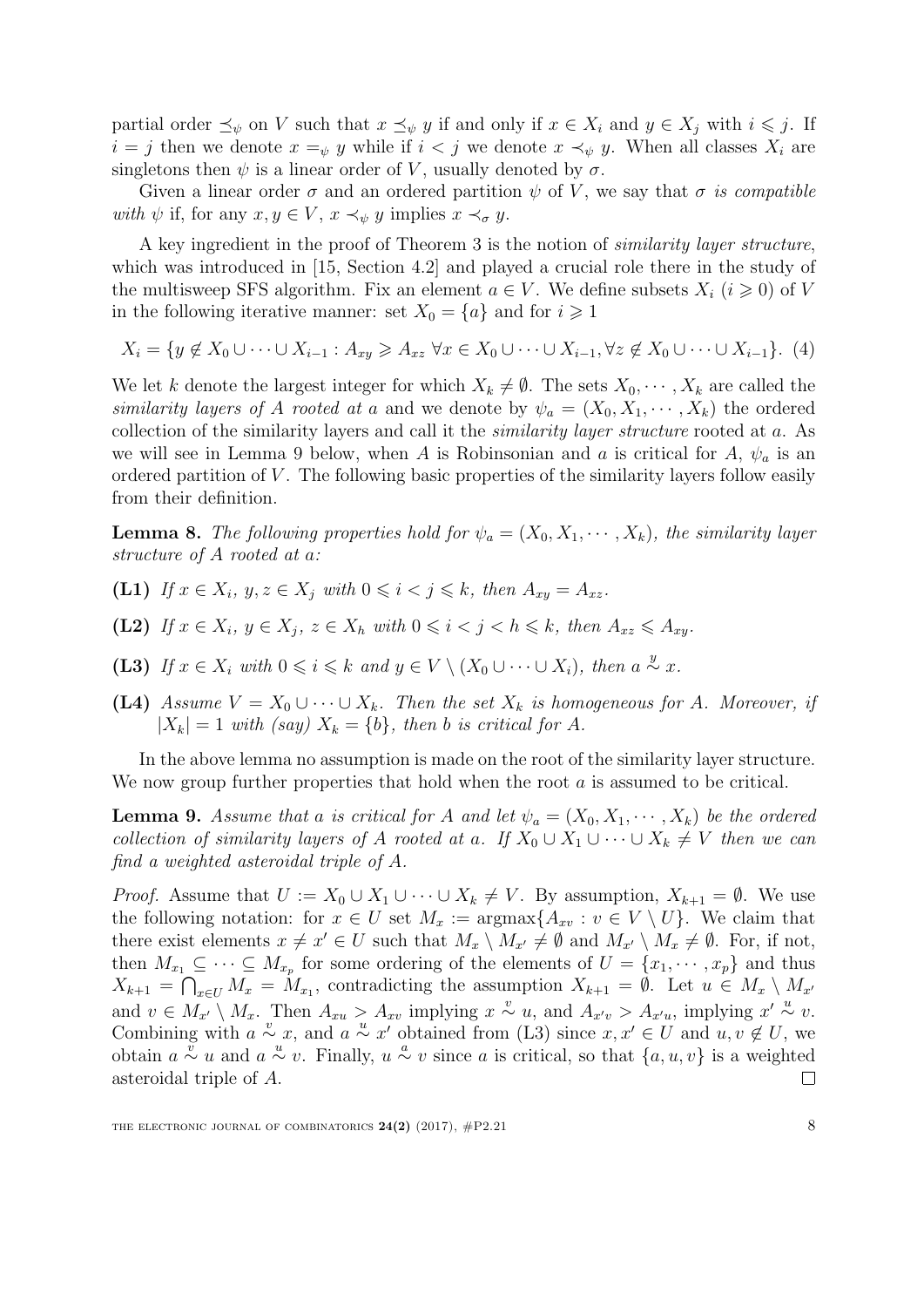<span id="page-8-2"></span>**Lemma 10.** Assume that a is critical for A and let  $\psi_a = (X_0, X_1, \dots, X_k)$  be the ordered collection of similarity layers of A rooted at a. Consider the properties:

(L1\*) For all  $x \in X_i$  and  $y, z \in X_j$  with  $0 \leq i < j \leq k$ , we have  $A_{xy} = A_{xz} \leq A_{yz}$ .

(L2\*) For all  $x \in X_i$ ,  $y \in X_j$ ,  $z \in X_h$  with  $0 \leq i < j < h \leq k$ ,  $A_{xz} \leq \min\{A_{xy}, A_{yz}\}.$ 

The following holds:

(i) If  $(L1^*)$  or  $(L2^*)$  does not hold then we can find a weighted asteroidal triple in A.

(ii) If  $(L1^*)$  holds then the last layer  $X_k$  is strongly homogeneous.

*Proof.* (i) Assume (L1<sup>\*</sup>) does not hold, i.e., in view of (L1), there exist  $x \in X_i$ ,  $y \neq z \in X_j$ with  $0 \leq i < j \leq k$  and  $A_{xy} = A_{xz} > A_{yz}$ . Then  $x \stackrel{z}{\sim} y$  and  $x \stackrel{y}{\sim} z$ . Combining with  $a \stackrel{z}{\sim} x$ and  $a \stackrel{y}{\sim} x$  from (L3) we deduce that  $a \stackrel{z}{\sim} y$  and  $a \stackrel{y}{\sim} z$ . Finally,  $y \stackrel{a}{\sim} z$  since a is critical and thus  $\{a, y, z\}$  is a weighted asteroidal triple. Assume now that  $(L2^*)$  does not hold, i.e., in view of (L2), there exist  $x \in X_i$ ,  $y \in X_j$ ,  $z \in X_h$  with  $0 \leq i \leq j \leq h \leq k$  and  $A_{yz} < A_{xz} \leq A_{xy}$ . Then, again we have  $x \stackrel{z}{\sim} y$  and  $x \stackrel{y}{\sim} z$  and thus  $\{a, y, z\}$  is a weighted asteroidal triple for A. Finally, (ii) follows directly from  $(L4)$  and  $(L1^*)$ .  $\Box$ 

# <span id="page-8-0"></span>3 Structural characterization

## 3.1 Main result

We can now formulate the main technical result of this paper, from which our main Theorem [3](#page-4-0) will easily follow. The proof of Theorem [11](#page-8-1) will be given in the next section.

<span id="page-8-1"></span>**Theorem 11.** Let A be a symmetric matrix indexed by V and let a be a critical element for A. Then one can find one of the following three objects:

- (i) a proper strongly homogeneous set;
- (ii) a weighted asteroidal triple;
- (iii) a Robinson ordering of A compatible with the similarity layer structure  $\psi_a$  of A rooted at a.

As an application we obtain the following result, which directly implies Theorem [3.](#page-4-0)

**Corollary 12.** Let A be a symmetric matrix indexed by V. Then one can find either a weighted asteroidal triple, or a Robinson ordering of A.

*Proof.* The proof is by induction on the size  $|V|$  of A. In view of Lemma [7,](#page-5-0) one can find either a critical element  $a$ , or a proper strongly homogeneous set for  $A$ . If we have a critical element a, then we can apply Theorem [11](#page-8-1) to  $(A, a)$  and find either a proper strongly homogeneous set, or a weighted asteroidal triple, or a Robinson ordering compatible with  $\psi_a$ . In the latter two cases we obtain the desired conclusion. So we now only need to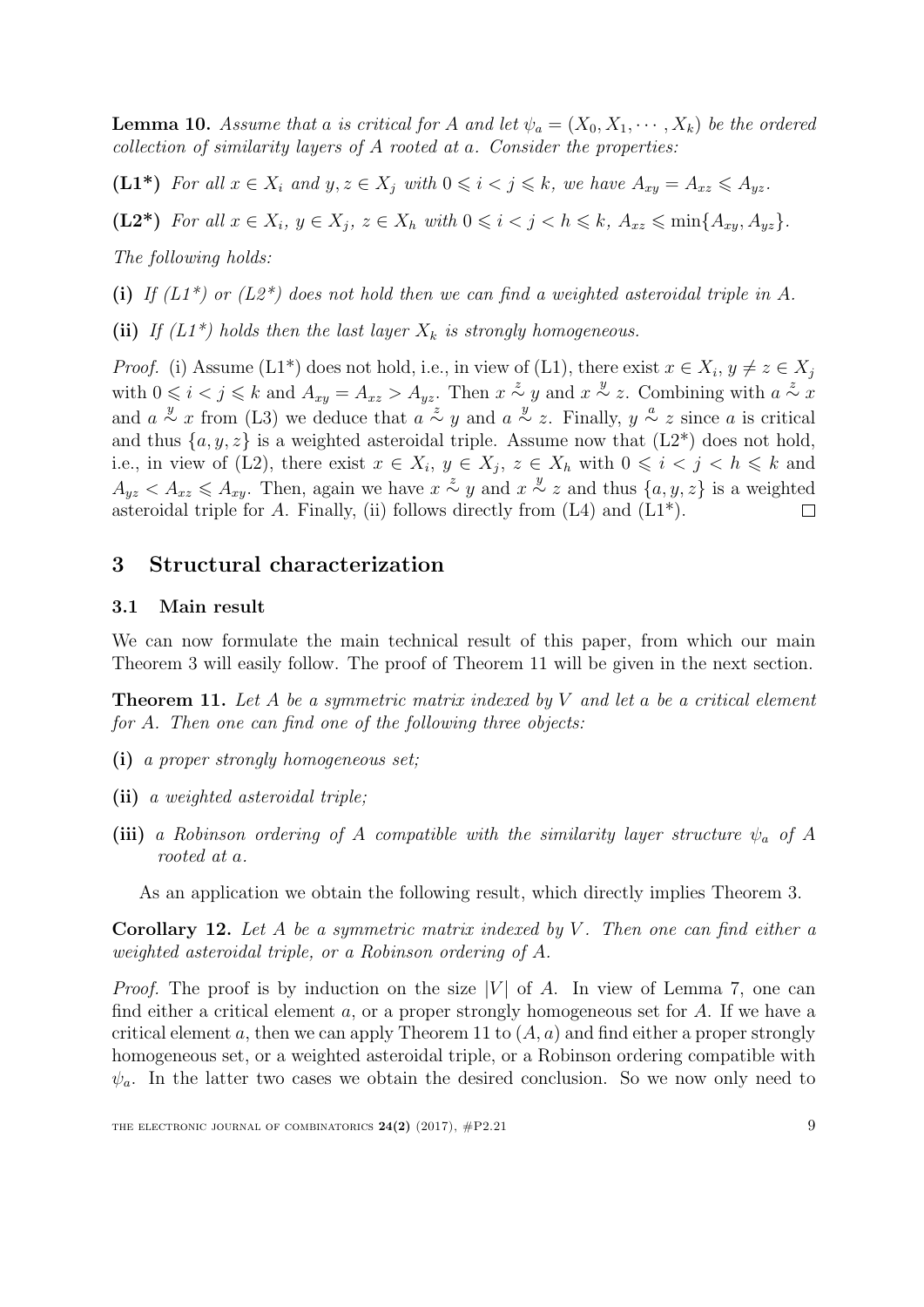consider the case when a proper strongly homogeneous set S has been obtained in one of the above steps. Then we consider the two matrices  $A[S]$  and  $A/S$  which have smaller size than A since S is proper. By the induction assumption applied to both  $A[S]$  and  $A/S$ , either we find a weighted asteroidal triple in  $A[S]$  or in  $A/S$ , in which case we also have an asteroidal triple in A (by Lemma [5](#page-5-1) (ii)), or we find Robinson orderings of  $A[S]$  and  $A/S$ , which we can then combine to get a Robinson ordering of A (by Lemma [5](#page-5-1) (i)).  $\square$ 

### 3.2 Proof of Theorem [11](#page-8-1)

This section is devoted to the proof of Theorem [11.](#page-8-1) Let A be a symmetric matrix indexed by V and let  $a \in V$  be a critical element for A. The proof is by induction on the size  $|V|$  of A. Moreover, it is algorithmic. It will go through a number of steps where, either we stop and return a proper strongly homogeneous set or a weighted asteroidal triple, or we end up with constructing a Robinson ordering compatible with the similarity layer structure  $\psi_a$  rooted at a.

We start with computing the similarity layer structure  $\psi_a = (X_0, \dots, X_k)$  rooted at a. If  $X_0 \cup \cdots \cup X_k \neq V$  or if property  $(L1^*)$  or  $(L2^*)$  does not hold, then we can find a weighted asteroidal triple (by Lemma [9](#page-7-0) and Lemma [10](#page-8-2) (i)) and we are done. Hence we now assume that  $X_0 \cup \cdots \cup X_k = V$  and that  $(L1^*)$  and  $(L2^*)$  hold for  $\psi_a$ . If  $|X_k| \geq 2$ then  $X_k$  is proper strongly homogeneous (by Lemma [10](#page-8-2) (ii)) and we are done. Hence we now assume that  $|X_k| = 1$ , say  $X_k = \{b\}$ , and, in view of property (L4), we know that b too is critical for A.

We can repeat the above reasoning to the similarity layer structure  $\psi_b = (Y_0, \cdots, Y_\ell)$ rooted at b. Hence we may now also assume that  $Y_0 \cup \cdots \cup Y_\ell = V$ , (L1\*) and (L2\*) hold for  $\psi_b$ , and  $|Y_\ell| = 1$ .

Next we check if the similarity layer structure  $\psi_a$  is compatible with the reverse of the similarity layer structure  $\psi_b$ , which will imply in particular that the last layer of  $\psi_b$  is  $Y_{\ell} = \{a\}.$ 

**Claim 13.** If there exist two distinct elements  $x, y \in V$  with  $x \prec_{\psi_a} y$  and  $x \prec_{\psi_b} y$ , then one can find a weighted asteroidal triple of A.

*Proof.* Assume  $a \preceq_{\psi_a} x \prec_{\psi_a} y \preceq_{\psi_a} b$  and  $b \preceq_{\psi_b} x \prec_{\psi_b} y$ , so  $y \neq b$ . Assume first  $x = a$ . Then, using (L3) applied to  $\psi_a$  and  $\psi_b$  we get, respectively,  $a \stackrel{b}{\sim} y$  and  $b \stackrel{y}{\sim} a$ . As a is critical we also have  $b \stackrel{a}{\sim} y$  and thus  $\{a, b, y\}$  is a weighted asteroidal triple.

Assume now  $x \neq a$ . Using again (L3) applied to  $\psi_a$  and  $\psi_b$ , we get  $a \stackrel{y}{\sim} x$  and  $b \stackrel{y}{\sim} x$ , implying  $a \stackrel{y}{\sim} b$ . Moreover,  $b \stackrel{a}{\sim} y$  since a is critical, and  $a \stackrel{b}{\sim} y$  since b is critical. Hence  ${a, b, y}$  is again a weighted asteroidal triple.  $\Box$ 

To recap, from now on we will assume that  $\psi_a = (X_0, \dots, X_k)$  is compatible with the reverse of  $\psi_b = (Y_0, \dots, Y_\ell)$ , i.e., there do not exist  $x, y \in V$  with  $x \prec_{\psi_a} y$  and  $x \prec_{\psi_b} y$ , and therefore  $X_0 = Y_\ell = \{a\}$  and  $X_k = Y_0 = \{b\}$ . We show the shape of the similarity layer partitions  $\psi_a$  and  $\psi_b$  in Figure [1,](#page-10-0) where the similarity layers  $X_i$  and  $Y_j$  are indicated by ellipses and rectangles, respectively. We also indicate the set  $X_{k-1} \cap Y_{j^*}$ , where  $j^*$  is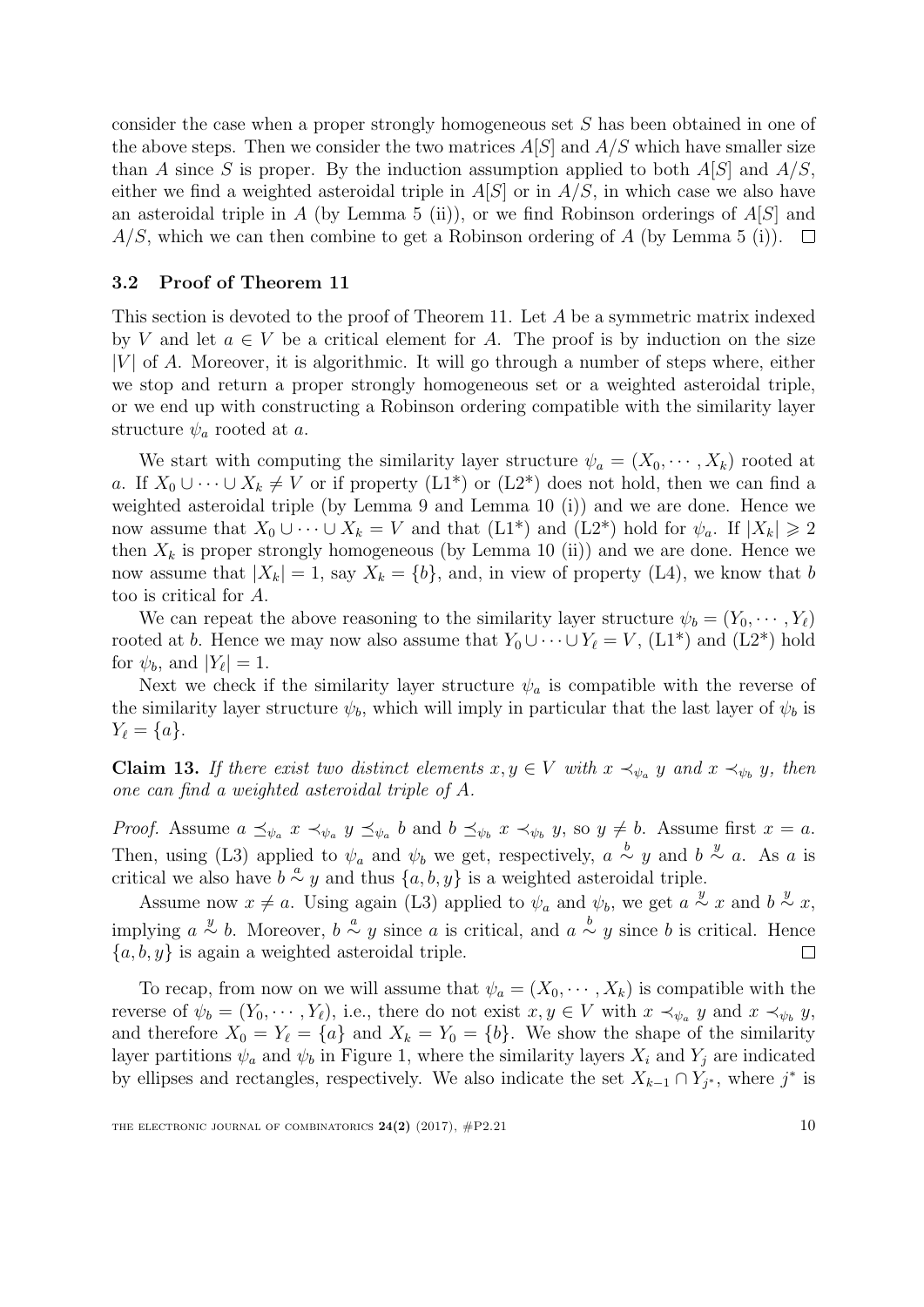

<span id="page-10-0"></span>Figure 1: The similarity layer structures  $\psi_a$ ,  $\psi_b$  and the set  $X_{k-1} \cap Y_{j^*}$  for  $j^* = 2$ .

the largest integer  $j \geq 1$  for which  $X_{k-1} \cap Y_j \neq \emptyset$ , which will play a crucial role in the rest of the proof.

**Claim 14.** Let j<sup>\*</sup> be the largest integer  $j \ge 1$  such that  $X_{k-1} \cap Y_j \ne \emptyset$ . If  $|X_{k-1} \cap Y_{j^*}| \ge 2$ then  $X_{k-1} \cap Y_{j^*}$  is proper strongly homogeneous for A.

*Proof.* For this pick  $x \notin X_{k-1} \cap Y_{j^*}$  and distinct elements  $y, z \in X_{k-1} \cap Y_{j^*}$ . If x lies in  $X_{k-1} \cup X_k$  then  $x \in Y_j$  for some  $0 \leqslant j < j^*$  and thus  $A_{xy} = A_{xz} \leqslant A_{yz}$  follows from property (L1<sup>\*</sup>) applied to  $\psi_b$ . Otherwise x lies in some  $X_i$  with  $i \leq k-2$  and  $A_{xy} = A_{xz} \leq A_{yz}$  follows from property  $(L1^*)$  applied to  $\psi_a$ .

From now on we assume that  $|X_{k-1} \cap Y_{j^*}| = 1$  and we set  $X_{k-1} \cap Y_{j^*} = \{c\}$ . Thus we may partition the set  $V$  as

$$
V = \underbrace{X_0 \cup \cdots \cup X_{k-2}}_{=:X} \cup \{c\} \cup \underbrace{Y_{j^*-1} \cup \cdots \cup Y_0}_{=:Y} = X \cup \{c\} \cup Y.
$$

For further use we record the following consequence of (L3) applied to  $\psi_a$  and  $\psi_b$ :

<span id="page-10-4"></span>For any 
$$
u, v \in X
$$
 (resp.,  $u, v \in Y$ ),  $u \stackrel{c}{\sim} v$  in A. (5)

At this step we now need to work with two new matrices  $A^X$  and  $A^Y$  that are indexed, respectively, by  $X \cup \{c\}$  and  $Y \cup \{c\}$  and constructed by modifying the entries of A in the following way. Let  $M$  be a positive integer, chosen sufficiently large, so that

<span id="page-10-3"></span>
$$
M > 2 \max\{|A_{uv}| : u, v \in V\}.
$$
 (6)

Let  $A^X$  be the symmetric matrix indexed by  $X \cup \{c\}$ , obtained from  $A[X]$  by adjoining a new column/row indexed by c with entries:

<span id="page-10-1"></span>
$$
A_{cv}^X = -M - j + \frac{A_{cv}}{M} \quad \text{for } v \in X \text{ with } v \in Y_j.
$$
 (7)

Similarly, let  $A^Y$  be the symmetric matrix indexed by  $Y \cup \{c\}$ , obtained from  $A[Y]$  by adding a new column/row indexed by  $c$  with entries:

<span id="page-10-2"></span>
$$
A_{cv}^Y = -M - i + \frac{A_{cv}}{M} \quad \text{for } v \in Y \text{ with } v \in X_i.
$$
 (8)

Note that  $j^* \leq j \leq \ell$  in [\(7\)](#page-10-1) and  $k - 1 \leq i \leq k$  in [\(8\)](#page-10-2).

THE ELECTRONIC JOURNAL OF COMBINATORICS  $24(2)$  (2017),  $\#P2.21$  11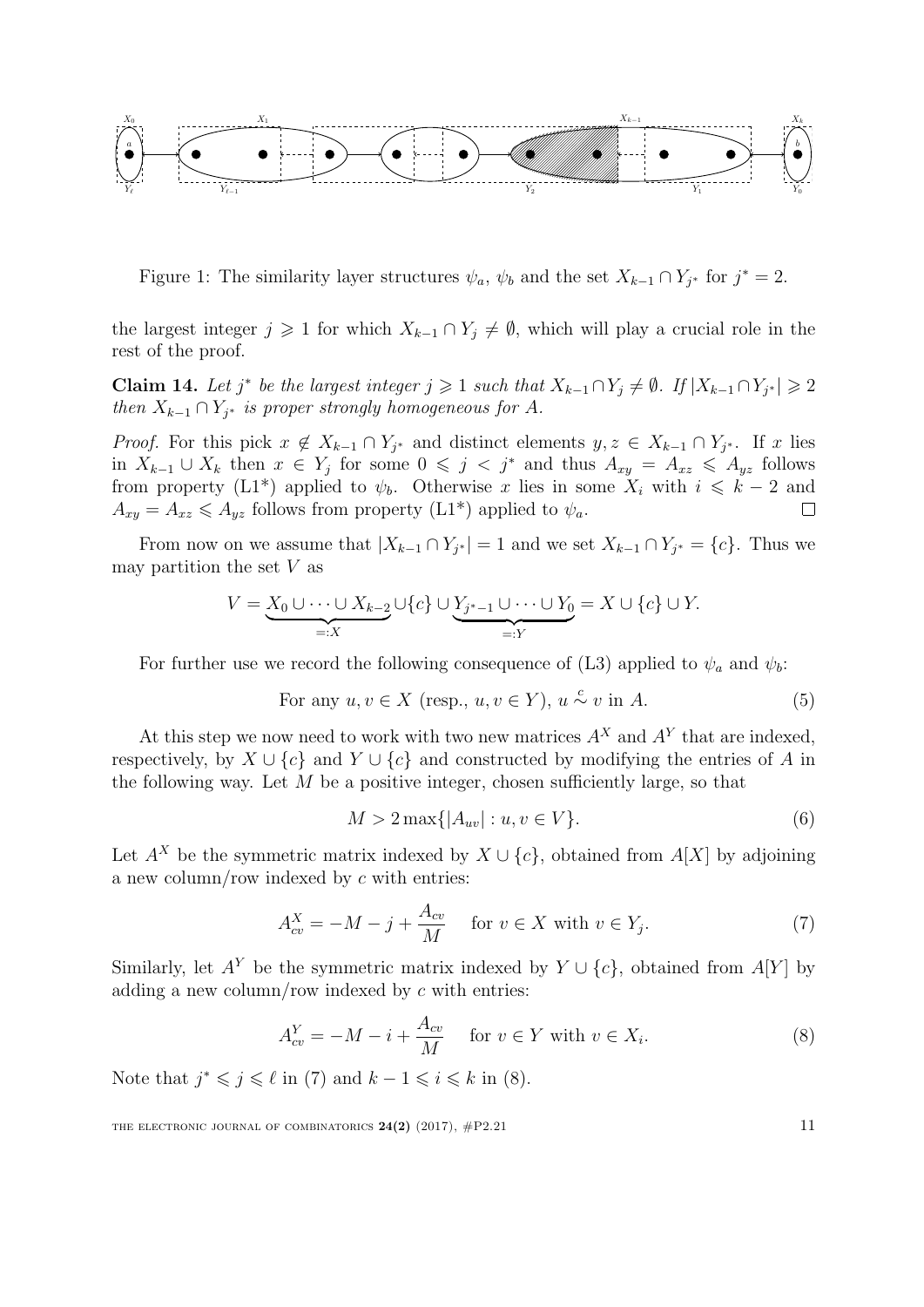- **Claim 15.** (i) The element a is critical in  $A^X$  and the similarity layer structure of  $A^X$ rooted at a, denoted as  $\psi_a^X$ , is equal to  $\psi_a^X = (\{a\}, X_1, \cdots, X_{k-2}, \{c\})$ .
- (ii) The element b is critical in  $A<sup>Y</sup>$  and the similarity layer structure of  $A<sup>Y</sup>$  rooted at b, denoted as  $\psi_b^Y$ , is equal to  $\psi_b^Y = (\{b\}, Y_1, \dots, Y_{j^*-1}, \{c\})$ .

*Proof.* (i) We show that a is critical for  $A^X$ . For any  $v \in X \setminus \{a\}$ , note first using definition [\(7\)](#page-10-1) that  $A_{vc}^X > A_{ac}^X$  holds, since

$$
A_{vc}^X - A_{ac}^X = -j + \ell + \frac{A_{vc} - A_{ac}}{M} \ge 1 + \frac{A_{vc} - A_{ac}}{M} > 0,
$$

where the first two relations follow from  $v \in Y_j$  and  $a \in Y_\ell$  with  $j \leq \ell - 1$  and the third inequality follows from [\(6\)](#page-10-3). Hence, the path  $(v, c)$  avoids a in  $A^X$ . Now, for  $x \neq y \in$  $X \setminus \{a\}$ , the path  $(x, c, y)$  avoids a in  $A^X$ , which shows that a is critical for  $A^X$ . Moreover, as  $A_{vc}^X < A_{xy}^X$  for all  $v, x, y \in X$ , it follows that the similarity layer structure of  $A^X$  rooted at a has indeed the desired form.

The proof of (ii) is analogous.

 $\Box$ 

Since the size of both matrices  $A^X$  and  $A^Y$  is smaller than that of A, we can apply the induction assumption to  $(A^X, a)$  and  $(A^Y, b)$ , which gives the following three cases:

**Case 1:** we find a proper strongly homogeneous set in  $A^X$  or in  $A^Y$ ;

**Case 2:** we find a weighted asteroidal triple in  $A^X$  or in  $A^Y$ ;

**Case 3:** or we find Robinson orderings of  $A^X$  and  $A^Y$  that are compatible with  $\psi_a^X$  and  $\psi_b^Y$ , respectively.

We now deal with each of these three cases separately.

**Case 1:** We assume that we have found a proper strongly homogeneous set S in  $A^X$ . (The case of  $A<sup>Y</sup>$  is similar and thus omitted.) As we now show, either we can claim that  $S$  is strongly homogeneous in  $A$ , or we find a weighted asteroidal triple in  $A$ .

Claim 16. Let S be a proper strongly homogeneous set in  $A^X$ . Then, either S is strongly homogeneous in A, or there exist  $x \neq x' \in S$  such that  $\{x, x', c\}$  is a weighted asteroidal triple for A.

*Proof.* Let  $S \subseteq X \cup \{c\}$  be a proper strongly homogeneous set in  $A^X$ . We first show  $c \notin S$ . For this, suppose for contradiction that  $c \in S$ . Since S is proper, we can take elements  $x \in S \setminus \{c\}$  and  $v \in X \setminus S$ . Since S is homogeneous in  $A^X$ , we have  $A^X_{vc} = A^X_{vx}$ , which gives  $-M-j+\frac{A_{vc}}{M}=A_{vx}$  if  $v \in Y_j$ . This however contradicts the choice of M in [\(6\)](#page-10-3). Therefore,  $c \notin S$ .

Take any  $x, x' \in S$ . As  $c \notin S$  and S is homogeneous in  $A^X$ , we have  $A^X_{cx} = A^X_{cx'}$ , which gives  $-M - j + \frac{A_{cx}}{M} = -M - j' + \frac{A_{cx}}{M}$  $\frac{N_{c,x'}}{M}$ , where  $x \in Y_j$  and  $x' \in Y_{j'}$ . Using again [\(6\)](#page-10-3) we derive that  $j = j'$  and

$$
A_{cx} = A_{cx'} \quad \text{for all } x, x' \in S. \tag{9}
$$

Therefore, S is contained in some layer  $Y_j$  of  $\psi_b$  for some  $j \geq j^*$ . Moreover,

<span id="page-11-0"></span>if  $j > j^*$  then  $A_{cx} = A_{cx'} \leq A_{xx'}$  for all  $x, x' \in S$ , (10)

THE ELECTRONIC JOURNAL OF COMBINATORICS  $24(2)$  (2017),  $\#P2.21$  12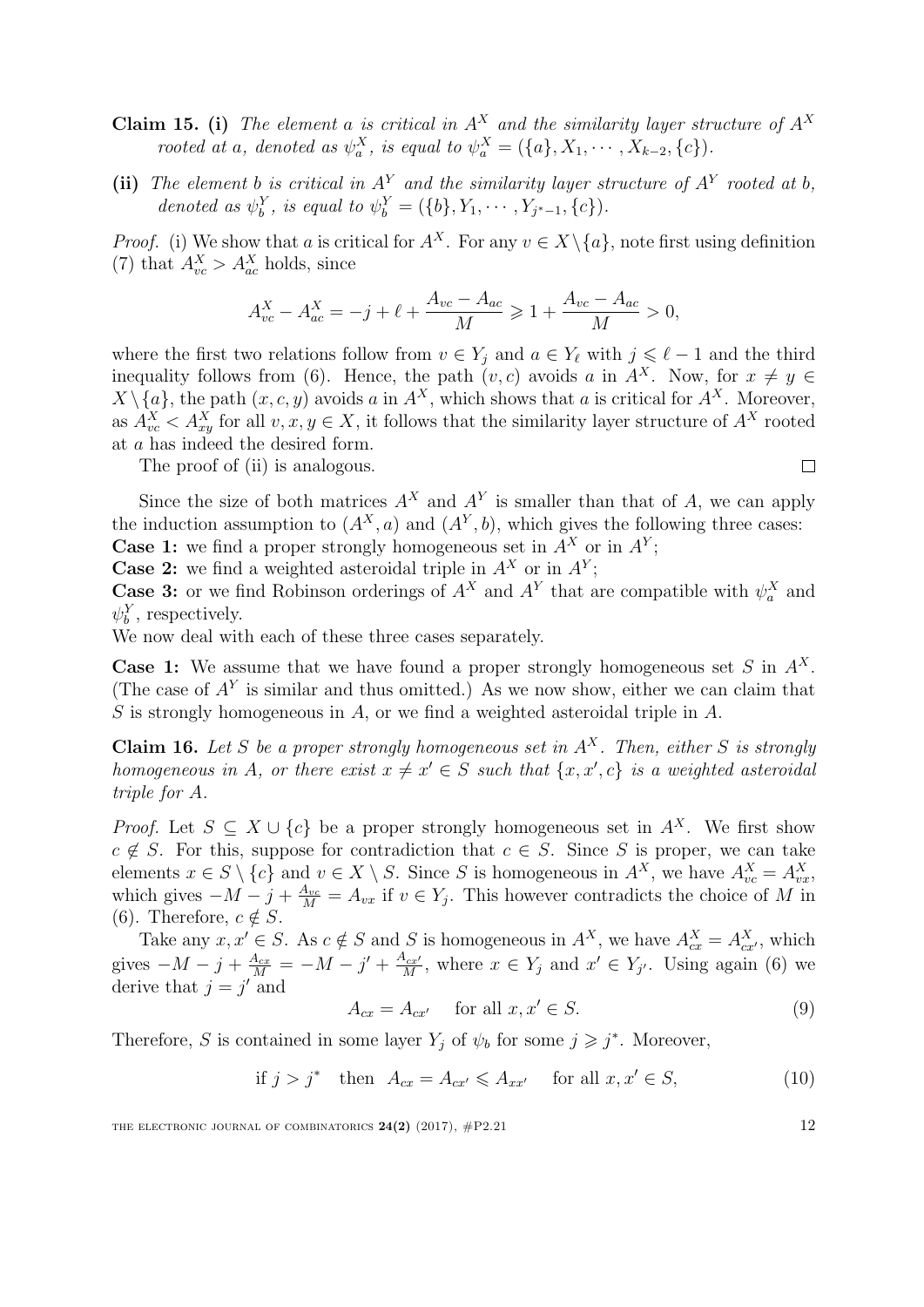which follows from  $(L1^*)$  applied to  $\psi_b$  (since  $c \in Y_{j^*}$  and  $x, x' \in Y_j$  with  $j > j^*$ ). Next we claim that

<span id="page-12-0"></span>
$$
A_{vx} = A_{vx'} \leq A_{xx'} \quad \text{for all } x, x' \in S, \ v \in V \setminus (S \cup \{c\}). \tag{11}
$$

If  $v \in X$ , then  $A_{vx} = A_{vx'} \leq A_{xx'}$  follows from  $A_{vx}^X = A_{vx'}^X \leq A_{xx'}^X$  since A and  $A^X$  coincide on the triple  $\{v, x, x'\} \subseteq X$ . If  $v \notin X$ , then  $v \in Y$  and thus  $v \in Y_h$  for some  $h < j$ , in which case  $A_{vx} = A_{vx'} \leq A_{xx'}$  follows from  $(L1^*)$  applied to  $\psi_b$  since  $x, x' \in Y_j$ .

Hence, in view of relations [\(10\)](#page-11-0) and [\(11\)](#page-12-0), if the set  $S$  is not strongly homogeneous in A, then necessarily  $j = j^*$  and there exist  $x \neq x' \in S$  such that  $A_{cx} = A_{cx'} > A_{xx'}$ . Then  $c \stackrel{x}{\sim} x'$  and  $c \stackrel{x'}{\sim} x$ . On the other hand, by (L3) applied to  $\psi_a$ , we have  $x \stackrel{c}{\sim} a \stackrel{c}{\sim} x'$  (since  $c \in X_{k-1}, x \in X_i, x' \in X_{i'}$  with  $i, i' < k-1$ ). Thus  $\{x, x', c\}$  forms a weighted asteroidal triple in A.  $\Box$ 

**Case 2:** We now assume that we have found a weighted asteroidal triple in  $A^X$ . (The case of having a weighted asteroidal triple in  $A<sup>Y</sup>$  is similar and thus omitted.) Our goal is to construct from it a weighted asteroidal triple in A. For this we use the following claim.

<span id="page-12-2"></span>**Claim 17.** Given  $u, v \in X$  and a path from u to c avoiding v in  $A^X$ , the following holds:

(i) If  $v \neq_{\psi_b} c$ , one can find a path from u to b avoiding v in A;

(ii) If  $v =_{\psi_b} c$ , one can find a path from u to c avoiding v in A;

(iii) If  $v \prec_{\psi_b} u$ , one can find a weighted asteroidal triple in A.

*Proof.* Say,  $P = (u, \dots, u', c)$  is a path from u to c avoiding v in  $A^X$ , with  $(u', c)$  as its last edge. Note that  $P' = (u, \dots, u')$  is a path avoiding v in A and thus  $u \overset{v}{\sim} u'$  not only in  $A^X$  but also in A. We claim:

<span id="page-12-1"></span>either 
$$
u' \prec_{\psi_b} v
$$
, or  $u' =_{\psi_b} v$  and  $A_{u'c} > A_{vc}$ . (12)

Indeed, since  $(u', c)$  avoids v in  $A^X$ , we have  $A^X_{u'c} > \min\{A^X_{u'v}, A^X_{vc}\} = A^X_{vc}$ , where the last equality follows from the definition of  $A^X$  and the choice of M. Say  $v \in Y_j$  and  $u' \in Y_{j'}$ . Then,  $A_{u'c}^X > A_{vc}^X$  implies  $j - j' > \frac{A_{vc} - A_{u'c}}{M}$  $\frac{-A_{u/c}}{M}$ . We cannot have  $j' > j$  since then one would have

$$
0 < j - j' - \frac{A_{vc} - A_{u'c}}{M} < -1 - \frac{A_{vc} - A_{u'c}}{M} < 0,
$$

reaching a contradiction. Hence, either  $j' < j$  (i.e.,  $u' \prec_{\psi_b} v$ ), or  $j = j'$  (i.e.,  $v =_{\psi_b} u'$ ) and  $A_{vc} < A_{u'c}$ .

(i) Assume  $v \neq_{\psi_b} c$ . Then,  $c \prec_{\psi_b} v$  and, by (L3) applied to  $\psi_b$ ,  $b \stackrel{v}{\sim} c$  in A. If  $u' \prec_{\psi_b} v$ , then  $u' \stackrel{v}{\sim} b$  in A (again by (L3) applied to  $\psi_b$ ) and thus  $u \stackrel{v}{\sim} u' \stackrel{v}{\sim} b$  in A, giving the desired conclusion. Otherwise, in view of [\(12\)](#page-12-1),  $u' =_{\psi_b} v$  and  $A_{u'c} > A_{vc}$ , which implies  $u' \sim c$  in A. We obtain  $u \sim u' \sim c \sim b$  in A, giving again the desired conclusion.

(ii) Assume  $v =_{\psi_b} c$ . Then  $u' \prec_{\psi_b} v$  cannot occur since  $c \preceq_{\psi_b} u'$ . In view of [\(12\)](#page-12-1), we have  $A_{u'c} > A_{vc}$ , which implies  $u' \sim c$  and thus  $u \sim u' \sim c$  in A, giving the desired conclusion.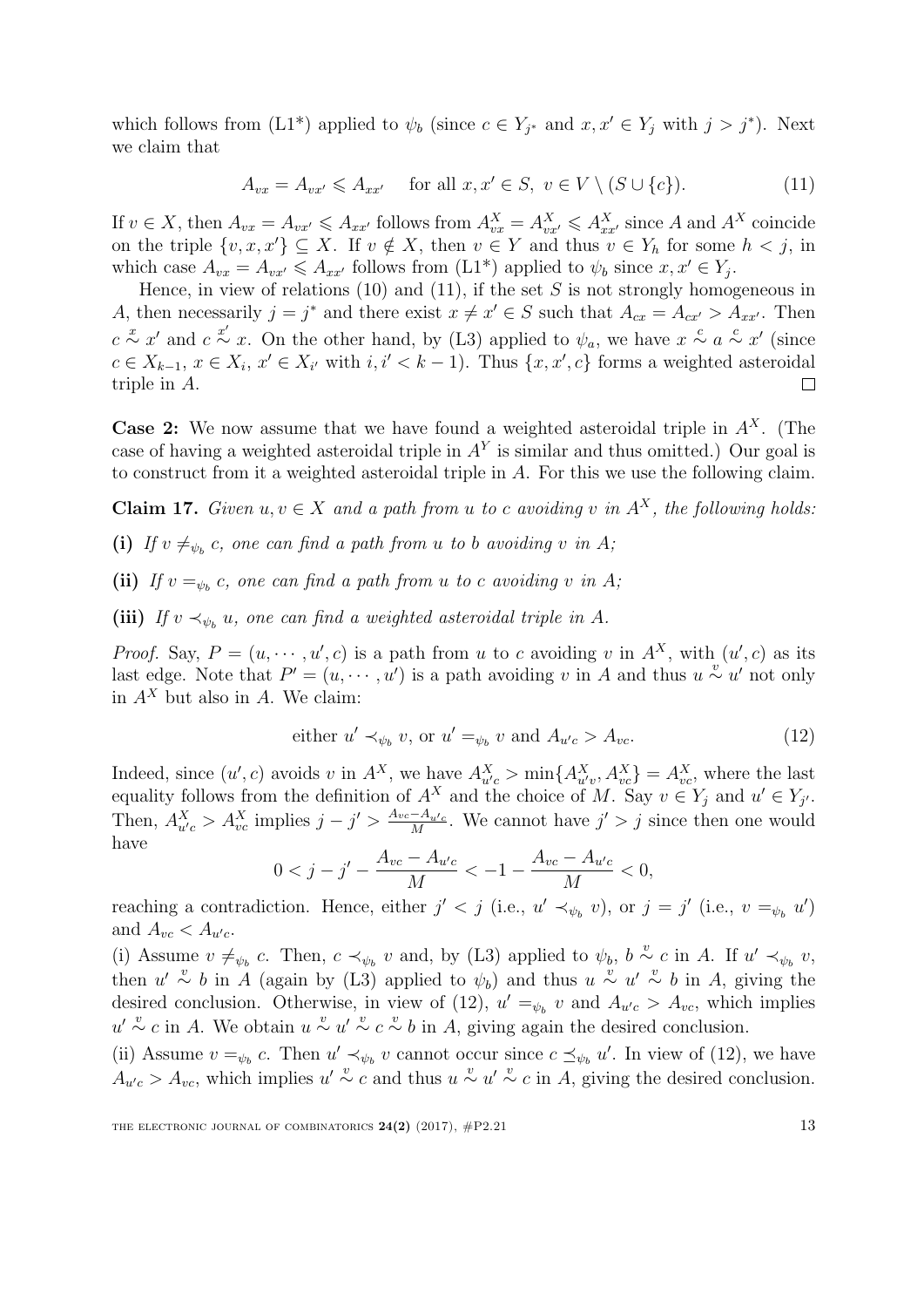(iii) We assume  $v \prec_{\psi_b} u$ . We consider two cases depending whether  $v =_{\psi_b} c$  or not. Assume first that  $v \neq_{\psi_b} c$ . By Claim [17\(](#page-12-2)i), we have  $u \stackrel{v}{\sim} b$  in A. Moreover, as  $v \prec_{\psi_b} u$ , we get  $b \stackrel{u}{\sim} v$  in A (by (L3) applied to  $\psi_b$ ). Finally,  $u \stackrel{b}{\sim} v$  in A, since b is critical in A, and thus the triple  $\{b, u, v\}$  is a weighted asteroidal triple in A. Finally assume  $v =_{\psi_b} c$ . Then, by Claim [17\(](#page-12-2)ii), we have  $u \stackrel{v}{\sim} c$  in A. Also, as  $c =_{\psi_b} v \prec_{\psi_b} u$ , we get  $v \stackrel{u}{\sim} b \stackrel{u}{\sim} c$ in A (applying (L3) to  $\psi_b$ ). Finally, using [\(5\)](#page-10-4), we get  $u \stackrel{c}{\sim} v$  in A. Hence,  $\{c, u, v\}$  is a weighted asteroidal triple in A.  $\Box$ 

As a direct application of Claim [17,](#page-12-2) we get the following result, which we use to show Claim [19](#page-13-0) below.

<span id="page-13-1"></span>**Corollary 18.** Consider distinct elements u, v,  $w \in X$  and a path P from u to w avoiding v in  $A^X$ . If P does not contain c then P is also a path avoiding v in A. If P contains c then one can construct from it a path  $P'$  from u to w avoiding v in A.

<span id="page-13-0"></span>**Claim 19.** Given a weighted asteroidal triple  $\{x, y, z\}$  in  $A^X$ , one can construct from it a weighted asteroidal triple in A.

*Proof.* We may assume without loss of generality that  $x \preceq_{\psi_b} y \preceq_{\psi_b} z$ . If  $\{x, y, z\} \cap \{c\} = \emptyset$ then it follows directly from Corollary [18](#page-13-1) that  $\{x, y, z\}$  is also a weighted asteroidal triple in A. Without loss of generality, we now assume that  $c = x$ . By Claim [17\(](#page-12-2)iii) one can find a weighted asteroidal triple in A if  $y \prec_{\psi_b} z$ . Hence we now assume that  $c = x \preceq_{\psi_b} y =_{\psi_b} z$ .

If  $c = x =_{\psi_b} y =_{\psi_b} z$  then, by Claim [17\(](#page-12-2)ii), we have  $c \stackrel{y}{\sim} z$  and  $c \stackrel{z}{\sim} y$  in A. Moreover, by [\(5\)](#page-10-4),  $y \stackrel{c}{\sim} z$  in A. Hence  $\{c, y, z\}$  is a weighted asteroidal triple in A.

If  $c = x \prec_{\psi_b} y =_{\psi_b} z$  then, by Claim [17\(](#page-12-2)i), we have  $b \stackrel{y}{\sim} z$  and  $b \stackrel{z}{\sim} y$  in A. Moreover, as b is critical in A,  $y \stackrel{b}{\sim} z$  in A. Hence  $\{b, y, z\}$  is a weighted asteroidal triple in A.  $\Box$ 

**Case 3:** The remaining case is when we have found a Robinson order  $\sigma_X$  (resp.,  $\sigma_Y$ ) of  $A^X$  (resp., of  $A^Y$ ), which is compatible with the similarity layer structure  $\psi_a^X$  of  $A^X$  rooted at a (resp., with the similarity layer structure  $\psi_b^Y$  of  $A^Y$  rooted at b). By Claim [15,](#page-0-0) we must have  $\sigma_X = (a, \dots, c)$  and  $\sigma_Y = (b, \dots, c)$ . We define the linear order  $\sigma = (\sigma_X, \sigma_Y^{-1})$ of V, obtained by concatenating  $\sigma_X$  and the reverse of  $\sigma_Y$  along the element c. In view of the form of  $\psi_a^X$  in Claim [15,](#page-0-0) it follows that  $\sigma$  is compatible with  $\psi_a$ . In order to complete the proof of Theorem [11](#page-8-1) we need to show that, either  $\sigma$  is a Robinson ordering of A, or we can find a weighted asteroidal triple in A.

Recall that an ordered triple  $(x, y, z)$  is Robinson in A if  $A_{xz} \leq \min\{A_{xy}, A_{yz}\}\)$  holds. We will show that for any triple  $(x, y, z)$  with  $x \prec_{\sigma} y \prec_{\sigma} z$ , either  $(x, y, z)$  is Robinson, or  $\{x, y, z\}$  is a weighted asteroidal triple for A.

Assume  $x \prec_{\sigma} y \prec_{\sigma} z$ . Then,  $x \preceq_{\psi_a} y \preceq_{\psi_a} z$ , since  $\sigma$  is compatible with  $\psi_a$ . If  $x \prec_{\psi_a} y \preceq_{\psi_a} z$ , then we can conclude that  $(x, y, z)$  is Robinson (using  $(L1^*)$ - $(L2^*)$ ) applied to  $\psi_a$ ). Hence from now on we may assume that  $x =_{\psi_a} y \preceq_{\psi_a} z$ . In the next two claims we will consider separately the two cases:  $x =_{\psi_a} y \prec_{\psi_a} z$  and  $x =_{\psi_a} y =_{\psi_a} z$ .

Note that we can analogously conclude that  $(x, y, z)$  is Robinson if  $z \prec_{\psi_b} y \preceq_{\psi_b} x$ (using  $(L1^*)$ - $(L2^*)$  applied to  $\psi_b$ ).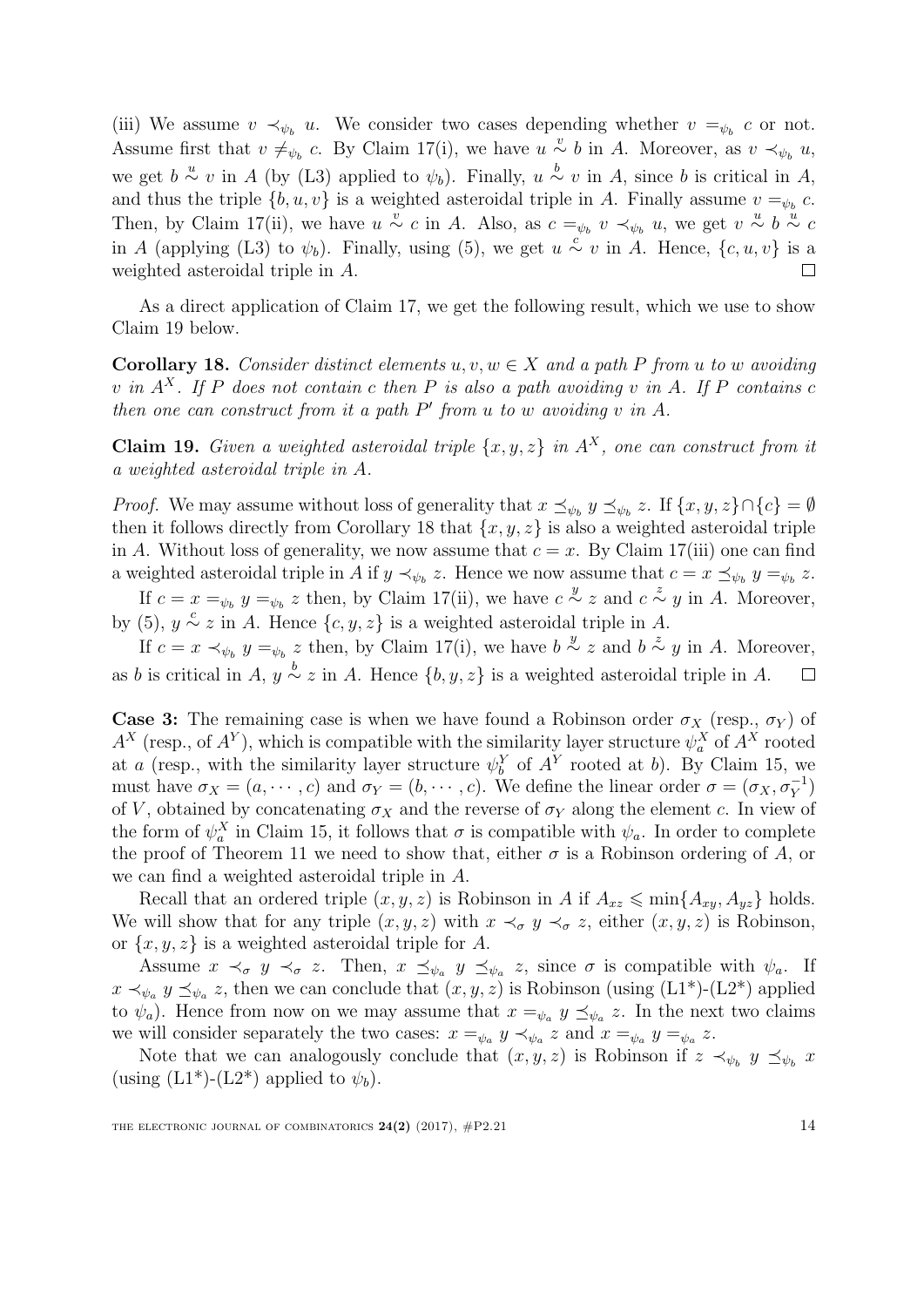<span id="page-14-2"></span>**Claim 20.** Consider  $x, y, z \in V$  such that  $x \prec_{\sigma} y \prec_{\sigma} z$  and  $x =_{\psi_a} y \prec_{\psi_a} z$ . If the triple  $(x, y, z)$  is not Robinson in A then  $\{x, y, z\}$  is a weighted asteroidal triple in A.

*Proof.* Assume  $x \prec_{\sigma} y \prec_{\sigma} z$ ,  $x =_{\psi_a} y \prec_{\psi_a} z$ , and  $(x, y, z)$  is not a Robinson triple in A. Then  $A_{xz} > \min\{A_{xy}, A_{yz}\}\$  and thus  $x \stackrel{y}{\sim} z$  in A. We first claim that  $z \notin X$ . Indeed, assume  $z \in X$ . Then, as  $x =_{\psi_a} y \prec_{\psi_a} z$  we have  $\{x, y, z\} \subseteq X$  and thus, as  $\sigma$  restricts to  $\sigma_X$  on X,  $x \prec_{\sigma_X} y \prec_{\sigma_X} z$ . As  $\sigma_X$  is a Robinson ordering of  $A^X$ , this implies that  $(x, y, z)$ is a Robinson triple in  $A^X$  and thus in A, a contradiction. Therefore,  $z \in X_{k-1} \cup \{b\}$ .

Next we claim that

<span id="page-14-0"></span>
$$
z \prec_{\psi_b} x \prec_{\psi_b} y \text{ does not hold.} \tag{13}
$$

For this assume  $z \prec_{\psi_b} x \prec_{\psi_b} y$ . As  $x =_{\psi_a} y \prec_{\psi_a} z$ , we have  $x, y \in X_i$  for some  $i \leq k - 1$ . We first claim that  $i \leq k-2$ . This is clear if  $z \in X_{k-1}$ . Assume now  $z = b$  and  $x, y \in X_{k-1}$ . Then  $\{x, y, z\} \subseteq Y \cup \{c\}$  and, as  $\sigma$  restricts to  $\sigma_Y^{-1}$  $Y^{\text{-}1}$  on  $Y \cup \{c\}$  and  $\sigma_Y$  is compatible with  $\psi_b^Y$ ,  $x \prec_{\sigma} y \prec_{\sigma} z$  implies  $z \preceq_{\psi_b} y \preceq_{\psi_b} x$ , a contradiction. So we have shown that  $x, y \in X_i$ for some  $i \leq k - 2$ . This implies  $x \prec_{\sigma} y \prec_{\sigma} c$  and thus  $x \prec_{\sigma_X} y \prec_{\sigma_X} c$ . Say  $x \in Y_j$ ,  $y \in Y_h$ , with  $h > j$  as  $x \prec_{\psi_b} y$ . As  $\sigma_X$  is a Robinson ordering of  $A^X$  we can conclude  $A_{xc}^X \leq \min\{A_{xy}^X, A_{yc}^X\} = A_{yc}^X$ , which implies  $1 \leqslant h - j \leqslant \frac{A_{cy} - A_{cx}}{M} < 1$  (by the choice of M in  $(6)$ , a contradiction. So we have shown  $(13)$ .

Recall that the reverse of  $\psi_b$  is compatible with  $\psi_a$ . Hence it follows from  $x =_{\psi_a} y \prec_{\psi_a} z$ that  $z \preceq_{\psi_b} x$  and  $z \preceq_{\psi_b} y$ . Moreover, we claim that

<span id="page-14-1"></span>
$$
z =_{\psi_b} x \text{ or } z =_{\psi_b} y. \tag{14}
$$

Indeed, if [\(14\)](#page-14-1) does not hold, then  $z \prec_{\psi_b} x \prec_{\psi_b} y$  or  $z \prec_{\psi_b} y \preceq_{\psi_b} x$ . The former does not hold by [\(13\)](#page-14-0), while the latter does not hold since  $(x, y, z)$  is not Robinson (as observed just before Claim [20\)](#page-14-2). Thus [\(14\)](#page-14-1) holds. Then, by  $x =_{\psi_a} y \prec_{\psi_a} z$ , (14) implies  $z = c$ .

We next claim that  $y \preceq_{\psi_b} x$ . For this assume for contradiction that  $x \prec_{\psi_b} y$ . As above, let  $x \in Y_j$ ,  $y \in Y_h$  with  $h > j$ . From this (and the definition of M in [\(6\)](#page-10-3)), it follows that  $A_{cx}^X > \min\{A_{cy}^X, A_{xy}^X\} = A_{cy}^X$ . As  $\sigma_X$  is a Robinson ordering of  $A^X$  we must have  $y \prec_{\sigma_X} x \prec_{\sigma_X} c$ , which implies  $y \prec_{\sigma} x \prec_{\sigma} c$ , a contradiction.

In total we have shown that the following relation holds:

$$
c = z =_{\psi_b} y \preceq_{\psi_b} x.
$$

We will now show that  $\{x, y, z\}$  is a weighted asteroidal triple in A. We already have  $x \stackrel{y}{\sim} z$ , since by assumption the triple  $(x, y, z)$  is not Robinson in A. Moreover, as  $x =_{\psi_a} y \prec_{\psi_a} z$ we have  $x \stackrel{z}{\sim} y$ . Indeed, this follows from (L3) applied to  $\psi_a$ : if  $a \notin \{x, y\}$  then  $x \stackrel{z}{\sim} a \stackrel{z}{\sim} y$ and, if (say)  $a = x$ , then  $x = a \stackrel{z}{\sim} y$ . Remains to show  $y \stackrel{x}{\sim} z$ . We distinguish two cases. If  $c = z =_{\psi_b} y \prec_{\psi_b} x$  then  $y \stackrel{x}{\sim} b \stackrel{x}{\sim} z$  follows (using (L3) applied to  $\psi_b$ ). Assume now  $c = z =_{\psi_b} y =_{\psi_b} x$ . Then, we have  $\{x, y, z\} \subseteq X \cup \{c\}$ , and  $x \prec_{\sigma} y \prec_{\sigma} z$  implies  $x \prec_{\sigma_X} y \prec_{\sigma_X} z$ . This in turn implies  $A_{xz}^X \leqslant \min\{A_{xy}^X, A_{yz}^X\} = A_{yz}^X$  and thus  $A_{xz} \leqslant A_{yz}$ . Combining with  $A_{xz} > \min\{A_{xy}, A_{yz}\}\$  we get  $A_{xz} > A_{xy}$  and thus  $A_{yz} \ge A_{xz} > A_{xy}$  which gives  $y \stackrel{x}{\sim} z$ . So we have shown that  $\{x, y, z\}$  is a weighted asteroidal triple in A and this concludes the proof.  $\Box$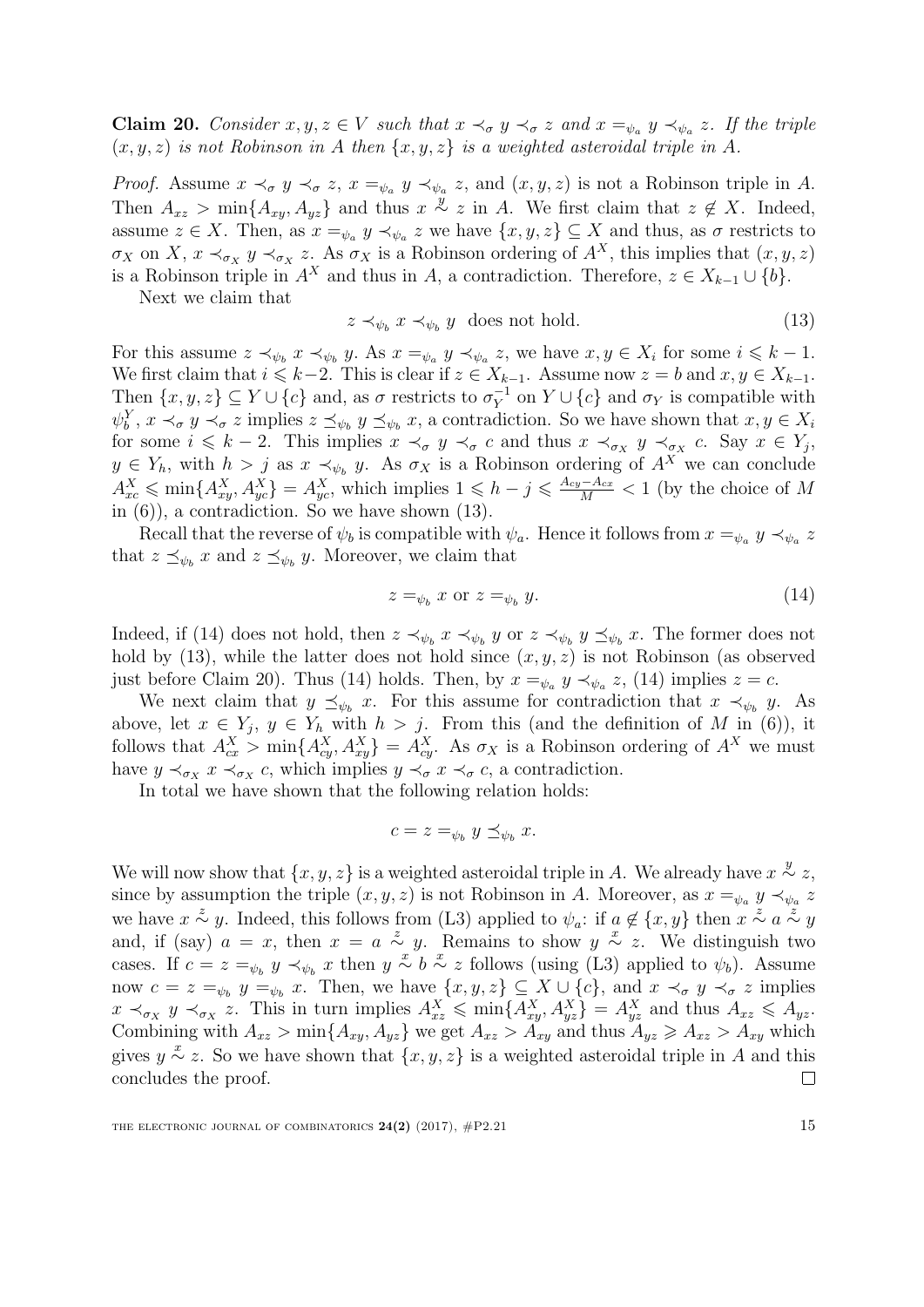**Claim 21.** Consider  $x, y, z \in V$  such that  $x \prec_{\sigma} y \prec_{\sigma} z$  and  $x =_{\psi_a} y =_{\psi_a} z$ . If  $(x, y, z)$  is not a Robinson triple in A then  $\{x, y, z\}$  is a weighted asteroidal triple in A.

*Proof.* By assumption,  $x, y, z \in X_i$  for some  $i \leq k - 1$  and the triple  $(x, y, z)$  is not Robinson in A. We first claim that  $i = k-1$ . For this assume  $i \leq k-2$ . Then  $\{x, y, z\} \subseteq X$ and thus  $x \prec_{\sigma} y \prec_{\sigma} z$  implies  $x \prec_{\sigma_X} y \prec_{\sigma_X} z$ . As  $\sigma_X$  is a Robinson ordering of  $A^X$  and thus of  $A[X]$  it follows that  $(x, y, z)$  is Robinson in A, contradicting our assumption. Hence we know that  $x, y, z \in X_{k-1}$ . Then  $c \preceq_{\sigma} x \prec_{\sigma} y \prec_{\sigma} z$ , which implies  $z \prec_{\sigma_Y} y \prec_{\sigma_Y} x \preceq_{\sigma_Y} c$ and thus the triple  $(z, y, x)$  is Robinson in  $A<sup>Y</sup>$  (since  $\sigma<sub>Y</sub>$  is a Robinson ordering of  $A<sup>Y</sup>$ ). If  $x \neq c$  then  $(z, y, x)$  is also a Robinson triple in A, contradicting our assumption. Therefore we must have  $x = c$ . In turn, this gives  $A_{xz}^Y \leqslant \min\{A_{xy}^Y, A_{yz}^Y\} = A_{xy}^Y$ , which implies  $A_{xz} \leq A_{xy}$ . On the other hand,  $A_{xz} > \min\{A_{xy}, A_{yz}\}\$ , since  $(x, y, z)$  is not Robinson in A. This implies  $A_{xz} > A_{yz}$  and thus  $A_{xy} \ge A_{xz} > A_{yz}$ , so that  $x \stackrel{z}{\sim} y$  and  $x \stackrel{y}{\sim} z$ . Lastly,  $y \stackrel{c=x}{\sim} z$  follows from [\(5\)](#page-10-4) and thus we have shown that  $\{x, y, z\}$  is a weighted asteroidal triple in A.  $\Box$ 

This concludes the proof of Theorem [11.](#page-8-1)

# <span id="page-15-1"></span>4 Applications

In this section we group some applications of our characterization of Robinsonian matrices in terms of weighted asteroidal triples. First we indicate how we can derive from it the known structural characterization of unit interval graphs from Theorem [1.](#page-3-2) As we will see, weighted asteroidal triples offer a common framework to formulate the three types of obstructions for the graph case: chordless cycles, claws and asteroidal triples.

As another application, in order to decide whether a matrix A is Robinsonian it suffices to check whether it has a weighted asteroidal triple. The proof of Theorem [11](#page-8-1) is algorithmic and yields a polynomial time algorithm for finding a weighted asteroidal triple (if some exists), however we can give a much simpler, direct algorithm permitting to find all weighted asteroidal triples in time  $O(n^3)$  for a  $n \times n$  symmetric matrix A.

Finally we mention a possible application of our characterization for identifying large Robinsonian submatrices. In particular we obtain an explicit characterization of the maximal subsets I for which the principal submatrix  $A[I]$  is Robinsonian in terms of forbidden 'weighted asteroidal cycles'.

### <span id="page-15-0"></span>4.1 Recovering the structural characterization of unit interval graphs

In this section we indicate how to recover from our main result (Theorem [3\)](#page-4-0) the known structural characterization of unit interval graphs in Theorem [1.](#page-3-2)

Let  $G = (V, E)$  be a graph. Given  $x, y, z \in V$  and a path P from x to y in G, recall that P misses z if P is disjoint from the neighborhood of z. In other words, if  $A_G$ denotes the adjacency matrix of G, then  $P = (x = x_0, x_1, \dots, x_k, y = x_{k+1})$  misses z if  $(A_G)_{x_i,x_{i+1}} > \max\{(A_G)_{x_i,z}, (A_G)_{x_{i+1}z}\}\$ for all  $0 \leq i \leq k$ . Hence if P misses z, then it also avoids  $z$  in  $A_G$ , but the converse is not true in general.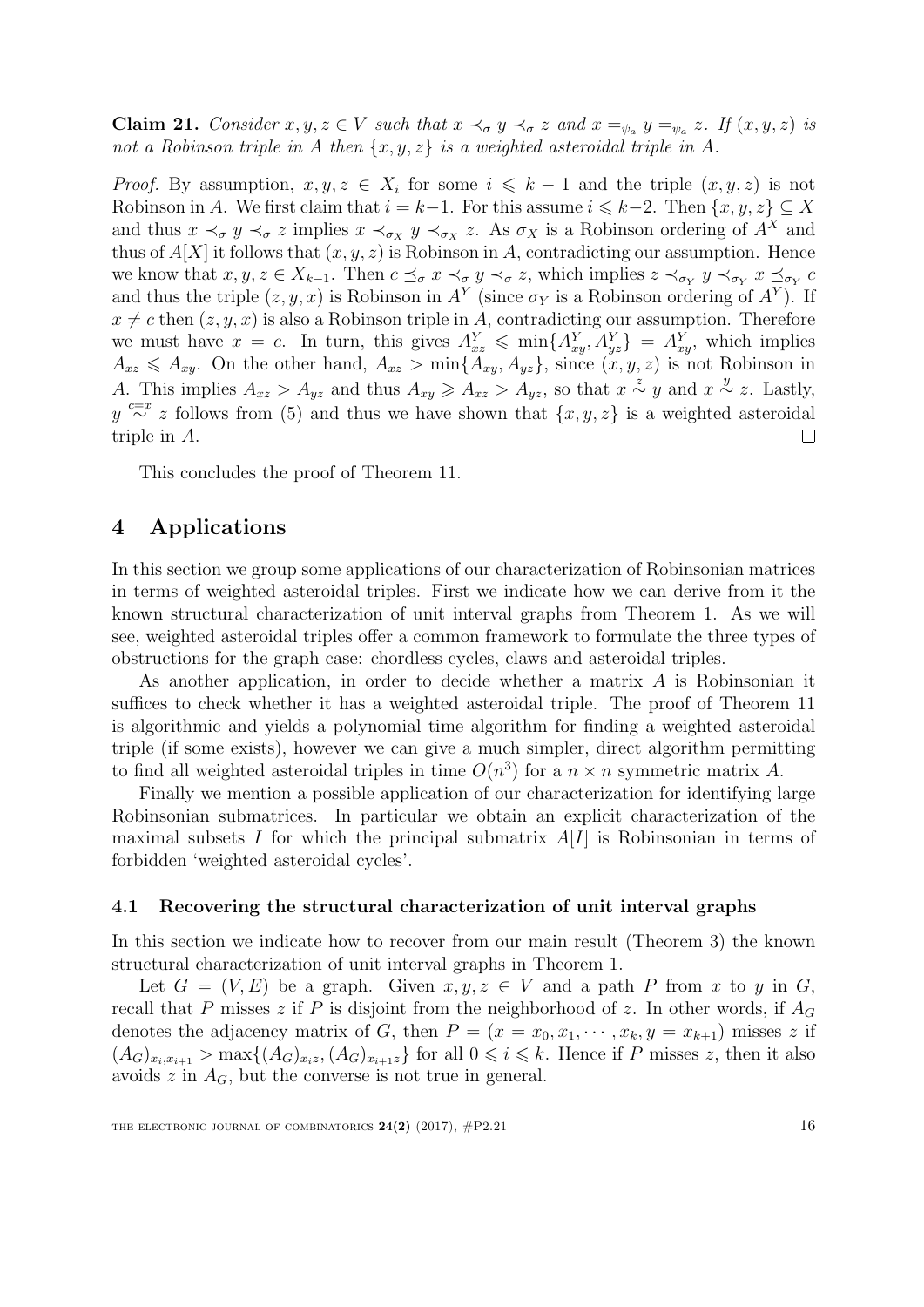An asteroidal triple in G is a set of nodes  $\{x, y, z\}$  containing no edge and such that there exists a path in G between any two nodes in  $\{x, y, z\}$  that misses the third one. Hence, if  $\{x, y, z\}$  is an asteroidal triple in G, then it is also a weighted asteroidal triple in the adjacency matrix  $A_G$  of  $G$ , but the converse is not true in general.

As was recalled earlier, G is a unit interval graph if and only if its adjacency matrix  $A_G$  is Robinsonian. In view of Theorem [3,](#page-4-0)  $A_G$  is Robinsonian if and only if it does not contain a weighted asteroidal triple. Combining those two facts with Theorem [1,](#page-3-2) we have the following.

<span id="page-16-0"></span>**Theorem 22.** Let G be a graph and  $A_G$  its adjacency matrix. The conditions (i), (ii), and (iii) in Theorem [1](#page-3-2) hold if and only if  $A_G$  has no weighted asteroidal triple.

We now give a direct proof of Theorem [22,](#page-16-0) which in turn implies an alternative proof of Theorem [1.](#page-3-2)

<span id="page-16-2"></span>**Lemma 23.** Let G be a graph and  $A_G$  its adjacency matrix. Assume that one of the conditions  $(i)$ ,  $(ii)$ , or  $(iii)$  in Theorem [1](#page-3-2) is violated. Then one can find a weighted asteroidal triple in  $A_G$ .

*Proof.* Assume first that we have an induced cycle  $C = (x_1, \dots, x_k)$  of length  $k \geq 4$  in G. Then,  $(x_1, x_2)$  avoids  $x_k$  in  $A_G$  and thus  $x_1 \stackrel{x_k}{\sim} x_2$ , and  $(x_1, x_k)$  avoids  $x_2$  in  $A_G$  and thus  $x_1 \stackrel{x_2}{\sim} x_k$ . In addition, the path  $(x_2, x_3, \cdots, x_{k-1}, x_k)$  avoids  $x_1$  in  $A_G$ , which gives  $x_2 \stackrel{x_1}{\sim} x_k$ . Hence  $\{x_1, x_2, x_k\}$  is a weighted asteroidal triple in  $A_G$ .

Assume now that we have a claw  $K_{1,3}$  in G, say u is adjacent to  $x, y, z$  and  $\{x, y, z\}$  is independent in G. Then,  $x \stackrel{z}{\sim} u \stackrel{z}{\sim} y$ ,  $x \stackrel{y}{\sim} u \stackrel{y}{\sim} z$ ,  $y \stackrel{x}{\sim} u \stackrel{x}{\sim} z$  in  $A_G$ , and thus  $\{x, y, z\}$  is a weighted asteroidal triple in  $A_G$ .

Finally, if  $\{x, y, z\}$  is an asteroidal triple in G then clearly it is also a weighted asteroidal triple in  $A_G$ .  $\Box$ 

To prove the converse we will use the following result.

<span id="page-16-1"></span>**Lemma 24.** Let G be a graph with adjacency matrix  $A_G$  and consider distinct elements  $x, y, z \in V$ . Assume P is a path from x to y avoiding z in A<sub>G</sub> which has the smallest possible number of nodes. Then one of the following holds:

- (i) P is a path in G that misses  $z$  (i.e.,  $z$  is not adjacent to any node of P);
- (ii) we find a claw or an induced cycle of length at least  $\lambda$  in  $G$ ;

(iii) P is an induced path in G, z is adjacent to exactly one node u of P and  $u \in \{x, y\}$ .

*Proof.* Let  $P = (x = x_0, x_1, \dots, x_k, x_{k+1} = y)$  be a path satisfying the assumptions of the lemma. As P avoids z in  $A_G$ , it follows that z cannot be adjacent to two consecutive nodes in  $P$ . If  $z$  is not adjacent to any node of  $P$  then we are in case (i). Assume first that z is adjacent to at least two nodes of P. Say, z is adjacent to  $x_i$  and  $x_j$  with  $0 \leq i \leq j - 2 \leq k - 1$ , and z is not adjacent to any  $x_h$  with  $i < h < j$ . Consider the subpath  $(x_i, \dots, x_j)$  of P. If this subpath is not induced in G then we could find a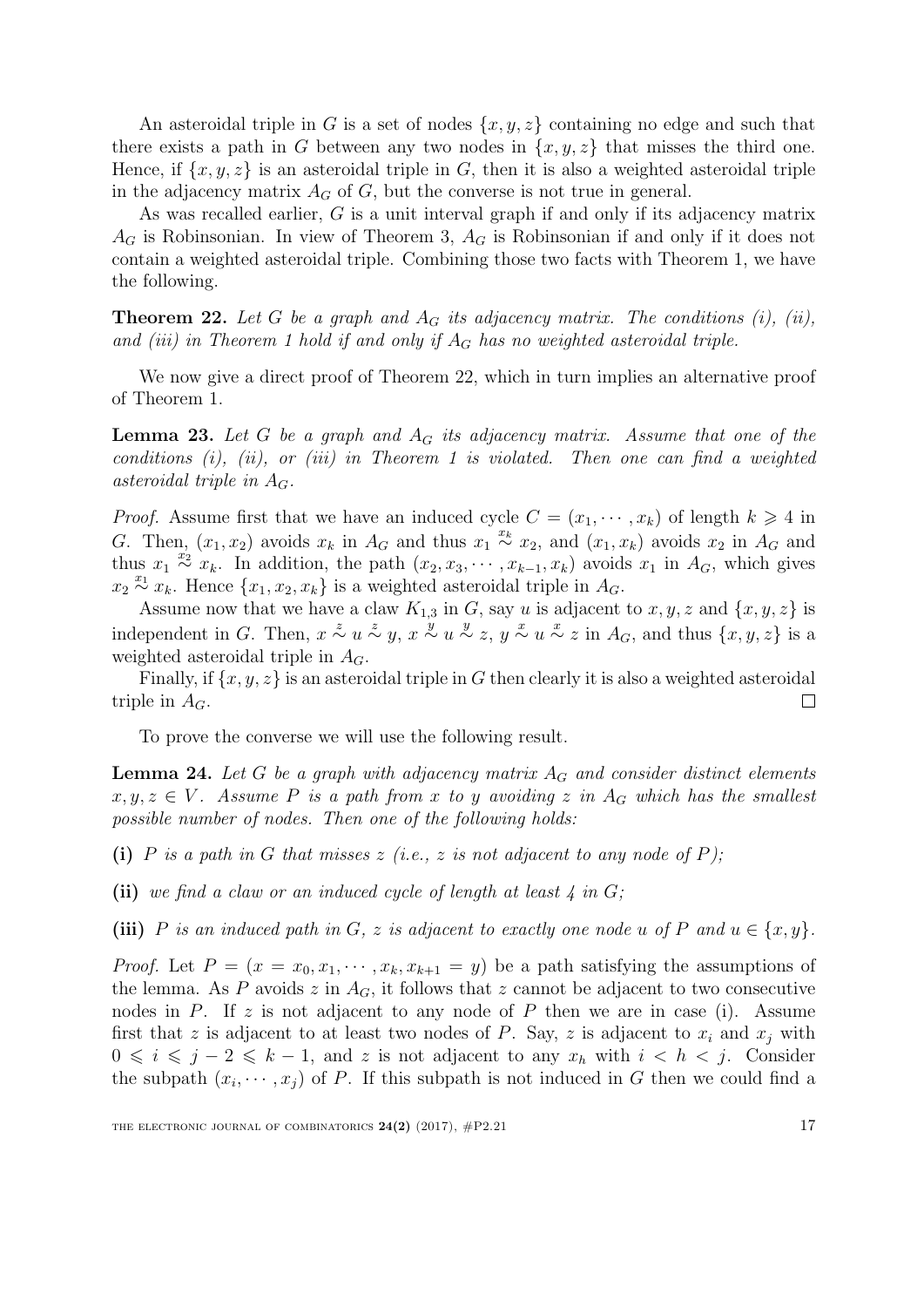shorter path than P going from x to y and avoiding z in  $A_G$ , contradicting our minimality assumption on P. Hence this subpath is induced, so we find an induced cycle of length at least 4 and we are in case (ii).

We can now assume that z is adjacent to exactly one node  $x_i$  of P. Then the path P is induced in G (for if not one would contradict the minimality of  $P$ ). If  $x_i$  is not the first or last node of  $P$  then we find a claw and thus we are again in case (ii). Hence we can conclude that z is adjacent to exactly one of x and y. Hence we are in case (iii).  $\Box$ 

<span id="page-17-0"></span>**Lemma 25.** Let G be a graph and  $A_G$  its adjacency matrix. If there exists a weighted asteroidal triple in  $A_G$  then one of the conditions (i), (ii), (iii) in Theorem [1](#page-3-2) is violated.

*Proof.* Assume that  $\{x, y, z\}$  is a weighted asteroidal triple in  $A_G$ . Select paths  $P_{xy}$ ,  $P_{xz}$ and  $P_{yz}$  that avoid, respectively, z, y, x in  $A_G$  and have the smallest possible lengths. We apply Lemma [24](#page-16-1) to each of the three paths  $P_{xy}$ ,  $P_{xz}$  and  $P_{yz}$ . If for some of these three paths we are in case (ii) of Lemma [24,](#page-16-1) then we find a claw or an induced cycle and we are done. Hence, for each of the three paths we are in case (i) or (iii) of Lemma [24.](#page-16-1) If for all the three paths we are in case (i), then we can conclude that  $\{x, y, z\}$  is an asteroidal triple of G and we are done.

Therefore, we may now assume that (say) for the path  $P_{xy}$ , we are in case (iii). Then  $P_{xy}$  is an induced path in G and (say) z is adjacent to x. In turn, this implies that we are in case (iii) also for the path  $P_{yz}$  and thus  $P_{yz}$  is induced in G. Together with the edge  ${x, z}$  the two paths  $P_{xy}$  and  $P_{yz}$  form a cycle C with at least 4 nodes. If C is induced in G then we are done. So let us now assume that C has a chord. As both paths  $P_{xy}$ and  $P_{uz}$  are induced there must exist an edge of the form  $\{u, v\}$  where u belongs to  $P_{xy}$ and v belongs to  $P_{yz}$ . First we choose u to be the 'first' node on  $P_{xy}$  which is adjacent to some node v of  $P_{yz}$ , 'first' when traveling from x to y on  $P_{xy}$ . After that, we choose for v the 'last' node of  $P_{yz}$  which is adjacent to u, 'last' when traveling from y to z on  $P_{yz}$ . Note that  $u \neq x$ ,  $u \neq y$ ,  $v \neq z$ , and  $v \neq y$  since we are in case (iii). Thus, from the choice of u and v, it follows that the cycle obtained by traveling along  $P_{xy}$  from x to u, then traversing edge  $\{u, v\}$ , then traveling along  $P_{yz}$  from v to z, and finally traversing edge  $\{z, x\}$ , is an induced cycle in G of length at least 4. This concludes the proof.  $\Box$ 

Combining Lemmas [23](#page-16-2) and [25](#page-17-0) completes the proof of Theorem [22.](#page-16-0)

### 4.2 An algorithm for enumerating the weighted asteroidal triples

As an application of our main theorem we obtain an alternative algorithm to decide whether a given matrix  $\vec{A}$  is Robinsonian, namely by checking the existence of a weighted asteroidal triple for A. We indicate a simple algorithm for doing this.

A first observation is that, given distinct elements  $x, y, v \in V$ , one can check whether  $x \stackrel{v}{\sim} y$ , i.e., whether there exists a path from x to y avoiding v in A, in time  $O(n^2)$ . For this consider the graph  $H_v$  with vertex set  $V \setminus \{v\}$ , where two nodes  $u, w \in V \setminus \{v\}$  are adjacent if  $A_{vw} > \min\{A_{uv}, A_{vw}\}\$ . Then  $x \stackrel{v}{\sim} y$  precisely when x and y lie in the same connected component of  $H_v$ . Building  $H_v$  and checking the existence of a path from x to z in  $H_v$  can be done in time  $O(n^2)$ .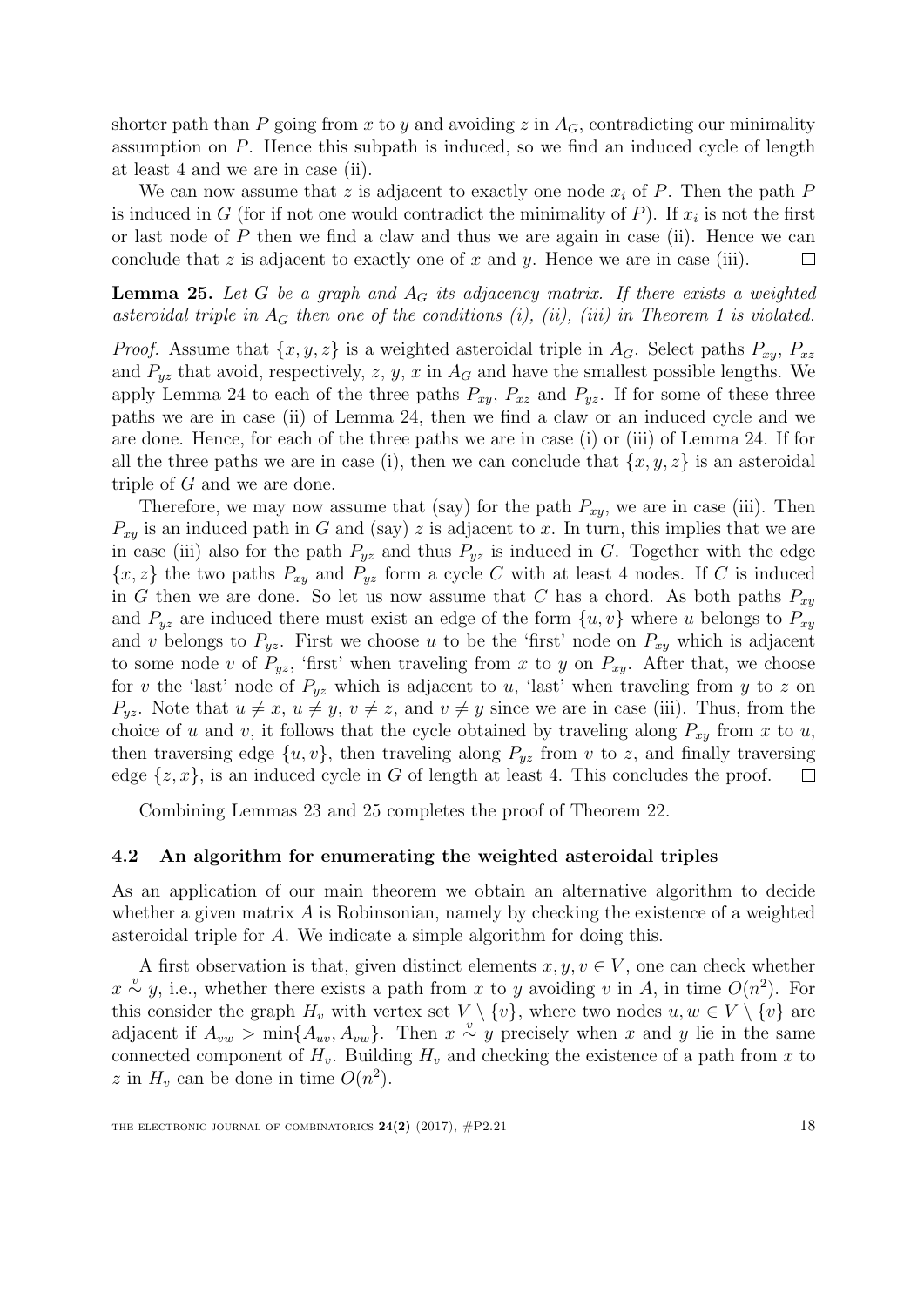A first elementary algorithm to decide existence of a weighted asteroidal triple in A would be to test all possible triples, which can be done in time  $O(n^5)$ . The following simple algorithm permits to check existence of a weighted asteroidal triple more efficiently, in time  $O(n^3)$ . It computes a function f defined on the set  $\binom{V_n}{n}$  $\binom{V}{3}$  of all triples of elements of  $V$ , whose value records whether a triple is a weighted asteroidal triple.

| Algorithm 1:                                                                                                                                                       |
|--------------------------------------------------------------------------------------------------------------------------------------------------------------------|
| <b>input</b> : a symmetric matrix $A$ (indexed by $V$ )<br><b>output</b> : A weighted asteroidal triple $\{x, y, z\}$ or "A has no weighted asteroidal<br>triple". |
| 1 Initialize $f: \binom{V}{3} \to \mathbb{Z}$ by $f(\{x, y, z\}) = 0$ for every $\{x, y, z\} \in \binom{V}{3}$ .<br>2 for each $v \in V$ do                        |
| Compute the graph $H_v$ with vertex set $V \setminus \{v\}$ and with edges the pairs $\{u, w\}$<br>$\bf{3}$<br>such that $A_{uw} > \min\{A_{uv}, A_{vw}\}.$        |
| 4 $\int f(\{x,y,v\}) \leftarrow f(\{x,y,v\}) + 1$ for every pair $\{x,y\}$ of elements lying in the<br>same connected component of $H_n$ .                         |
| 5 end                                                                                                                                                              |
| <b>6</b> if there exists $\{x, y, z\} \in \binom{V}{3}$ with $f(\{x, y, z\}) = 3$ then                                                                             |
| $\tau$   return $\{x, y, z\}$                                                                                                                                      |
| s else                                                                                                                                                             |
| <b>return</b> "A has no weighted asteroidal triple"<br>$\boldsymbol{9}$                                                                                            |
| 10 end                                                                                                                                                             |

In fact the final function  $f$  returned by the above algorithm permits to return all the weighted asteroidal triples, which are precisely the triples  $\{x, y, z\}$  with  $f(\{x, y, z\}) = 3$ .

### 4.3 Maximal Robinsonian submatrices

When a given symmetric matrix A indexed by  $V$  is not Robinsonian, one might be interested in the maximal subsets indexing a Robinsonian submatrix or, equivalently, in the minimal subsets whose deletion leaves a Robinsonian submatrix. Note that finding a Robinsonian submatrix of largest possible size is in fact a hard problem, already for binary matrices. Indeed it is known that finding in a given graph a smallest cardinality set of nodes whose deletion leaves a unit interval graph is an NP-complete problem (see  $[17, 10]$  $[17, 10]$  $[17, 10]$ ).

Let  $\mathcal{I}_A$  denote the collection of all maximal subsets  $I \subseteq V$  for which  $A[I]$  is a Robinsonian matrix and let  $\mathcal{F}_A$  consist of the minimal subsets  $F \subseteq V$  for which  $A[V \setminus F]$  is Robinsonian, i.e.,  $\mathcal{F}_A = \{V \setminus I : I \in \mathcal{I}_A\}$ . Let also  $\mathcal{C}_A$  denote the collection of minimal transversals of  $\mathcal{F}_A$  (i.e., the minimal sets intersecting all sets in  $\mathcal{F}_A$ ). In other words,  $\mathcal{I}_A$ coincides with the collection of maximal independent sets of the hypergraph  $\mathcal{H}_A = (V, \mathcal{C}_A)$ , whose dual (or transversal) hypergraph is  $\mathcal{H}_A^d = (V, \mathcal{F}_A)$  (see, e.g., [\[7\]](#page-20-14)).

In order to describe the minimal transversals of  $\mathcal{F}_A$  we introduce the following definition. A set  $C \subseteq V$  is called a *weighted asteroidal cycle* of A if there exists a weighted aster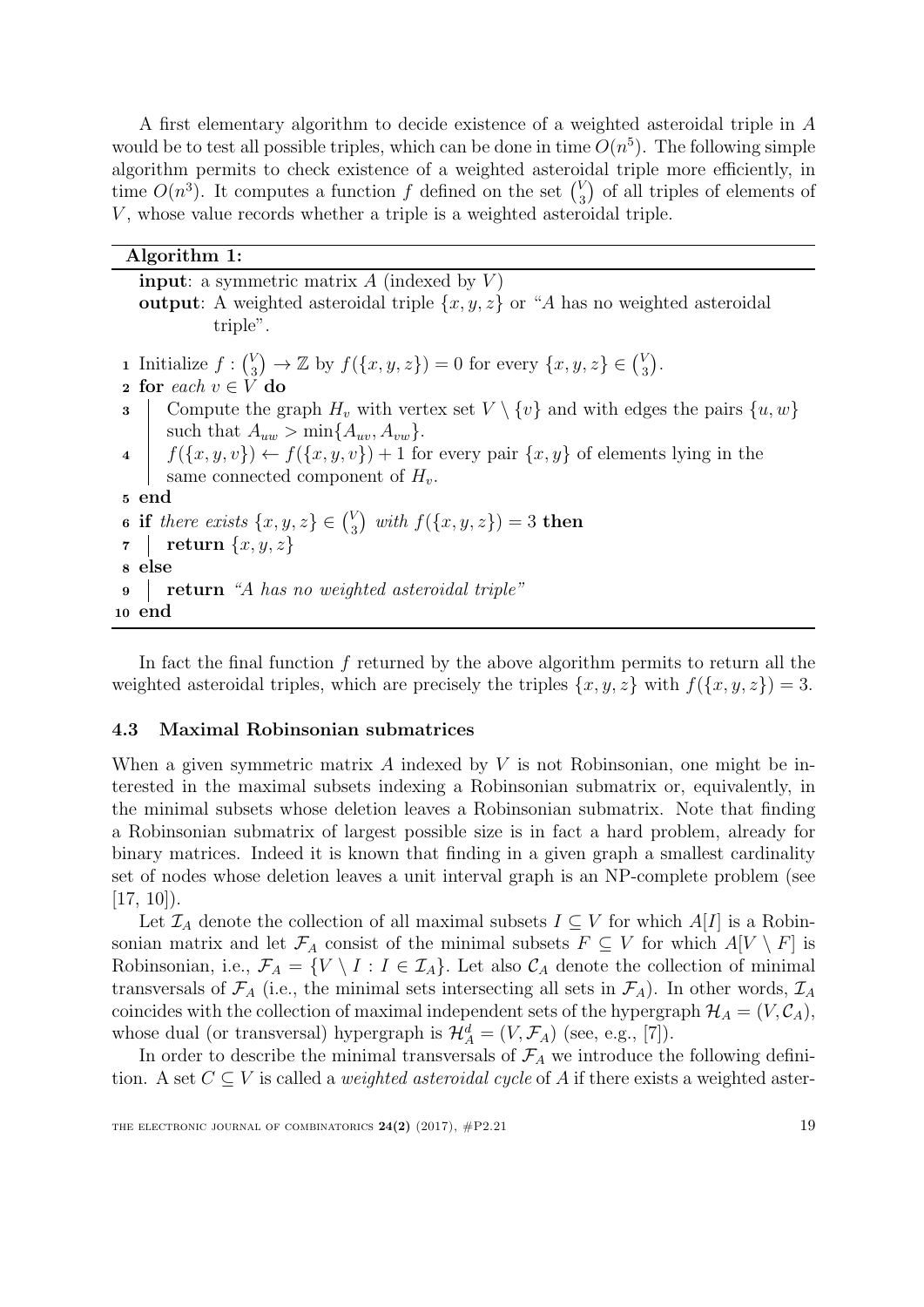oidal triple  $\{x, y, z\}$  of A and paths  $P_{xy}$ ,  $P_{xz}$ ,  $P_{yz}$  such that  $C = V(P_{xy}) \cup V(P_{xz}) \cup V(P_{yz})$ , where  $P_{xy}$  (resp.,  $P_{xz}, P_{yz}$ ) is a path from x to y avoiding z (resp., from x to z avoiding y, from y to z avoiding x). Then, as a direct application of Theorem [3,](#page-4-0) for sets  $I, C \subseteq V$ , we have:

 $A[I]$  is Robinsonian  $\iff I$  does not contain a weighted asteroidal cycle,

 $C \in \mathcal{C}_A \iff C$  is a minimal weighted asteroidal cycle of A.

Furthermore, a set C is a minimal weighted asteroidal cycle of A if and only if  $A[C]$ is not Robinsonian, but  $A[C \setminus \{x\}]$  is Robinsonian for any  $x \in C$ , and thus one can check in polynomial time membership in the collection  $C_A$ . Analogously, one can check membership in the collection  $\mathcal{I}_A$  in polynomial time, since  $I \in \mathcal{I}_A$  if and only if  $A[I]$  is Robinsonian, but  $A[I \cup \{x\}]$  is not Robinsonian for any  $x \in V \setminus I$ .

As mentioned above, it is of interest to generate the elements of  $\mathcal{I}_A$  (which correspond to the maximal Robinsonian submatrices of A) as well as the sets in  $\mathcal{C}_A$  (which correspond to the minimal obstructions to the Robinsonian property). For this one can apply the algorithmic approach developed in [\[9\]](#page-20-15), which gives a quasi-polynomial time incremental algorithm for the joint generation of the collections  $(\mathcal{F}_A, \mathcal{I}_A)$ . Namely, given  $\mathcal{X} \subseteq \mathcal{F}_A$  and  $\mathcal{Y} \subseteq \mathcal{I}_A$ , the algorithm of [\[9\]](#page-20-15) permits to decide whether  $(\mathcal{X}, \mathcal{Y}) = (\mathcal{F}_A, \mathcal{I}_A)$  and if not to find a new set in  $(\mathcal{F}_A \setminus \mathcal{X}) \cup (\mathcal{I}_A \setminus \mathcal{Y})$ , in time  $O(n^4 + m^{O(\log m)})$ , where  $m = |\mathcal{F}_A| + |\mathcal{I}_A|$ . Then, starting  $(\mathcal{X}, \mathcal{Y}) = (\emptyset, \emptyset)$ , this incremental algorithm can find  $(\mathcal{F}_A, \mathcal{I}_A)$  in  $|\mathcal{F}_A| + |\mathcal{I}_A|$ iterations.

On a more practical point of view, when  $A$  is not Robinsonian, one may try to remove some of its rows/columns and/or modify some of its entries in order to eliminate its weighted asteroidal cycles. Investigating whether this may lead to useful heuristics to get good Robinsonian approximations will be the subject of future research.

### Acknowledgements

The authors thank Utz-Uwe Haus for useful discussions and for bringing to our attention the works [\[7,](#page-20-14) [9\]](#page-20-15). The authors also thank the anonymous referee for a careful reading of the paper.

# References

- <span id="page-19-0"></span>[1] M.J. Brusco and S. Stahl. Branch-and-Bound Applications in Combinatorial Data Analysis. Statistics and Computing. Springer New York, 2005.
- <span id="page-19-1"></span>[2] V. Chepoi and B. Fichet. Recognition of Robinsonian dissimilarities. Journal of Classification, 14(2):311–325, 1997.
- <span id="page-19-2"></span>[3] D.G. Corneil. A simple 3-sweep LBFS algorithm for the recognition of unit interval graphs. Discrete Applied Mathematics, 138(3):371–379, 2004.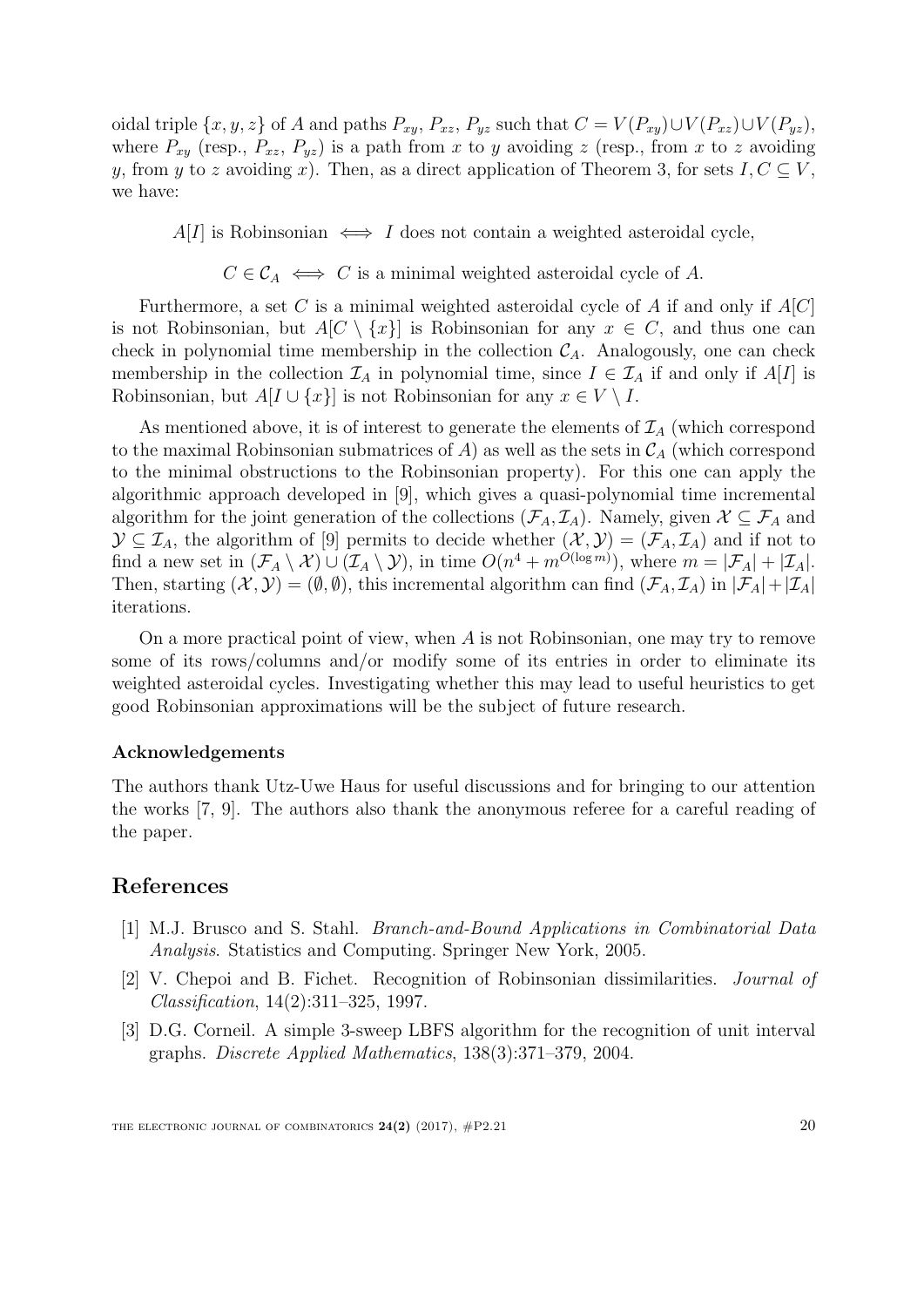- <span id="page-20-7"></span>[4] D.G. Corneil, H. Kim, S. Natarajan, S. Olariu, and A.P. Sprague. Simple linear time recognition of unit interval graphs. Information Processing Letters, 55(2):99–104, 1995.
- <span id="page-20-11"></span>[5] D.G. Corneil, S. Olariu, and L. Stewart. The ultimate interval graph recognition algorithm? In Proceedings of the 9th Annual ACM-SIAM Symposium on Discrete Algorithms, SODA '98, pages 175–180. Society for Industrial and Applied Mathematics, 1998.
- <span id="page-20-2"></span>[6] C. Ding and X. He. Linearized cluster assignment via spectral ordering. In Proceedings of the 21st International Conference on Machine learning, ICML '04. ACM Press, 2004.
- <span id="page-20-14"></span>[7] M.L. Fredman and L. Khachiyan. On the complexity of dualization of monotone disjunctive normal forms. Journal of Algorithms, 21:618–628, 1998.
- <span id="page-20-10"></span>[8] F. Gardi. The Roberts characterization of proper and unit interval graphs. Discrete Mathematics, 307(22):2906–2908, 2007.
- <span id="page-20-15"></span>[9] V. Gurvich and L. Khachiyan. On generating the irredundant conjunctive and disjunctive normal forms of monotone boolean functions. Discrete Applied Mathematics, 96–97:363–373, 1999.
- <span id="page-20-13"></span>[10] M.T. Hajiaghayi and Y. Ganjali. A note on the consecutive ones submatrix problem. Information Processing Letters, 83(3):163–166, 2002.
- <span id="page-20-3"></span>[11] T.C. Havens and J.C. Bezdek. An efficient formulation of the improved visual assessment of cluster tendency (iVAT) algorithm. IEEE Transactions on Knowledge and Data Engineering, 24(5):813–822, 2012.
- <span id="page-20-1"></span>[12] L. Hubert, P. Arabie, and J. Meulman. Combinatorial Data Analysis. Society for Industrial and Applied Mathematics, 2001.
- <span id="page-20-0"></span>[13] D.G. Kendall. Incidence matrices, interval graphs and seriation in archeology. Pacific Journal of Mathematics, 28(3):565–570, 1969.
- <span id="page-20-5"></span>[14] M. Laurent and M. Seminaroti. A Lex-BFS-based recognition algorithm for Robinsonian matrices. Discrete Applied Mathematics, 222:151-165, 2017.
- <span id="page-20-6"></span>[15] M. Laurent and M. Seminaroti. Similarity-First Search: a new algorithm with application to Robinsonian matrix recognition. [arXiv:1601.03521](http://arxiv.org/abs/1601.03521), 2016. To appear in SIAM Journal of Discrete Mathematics.
- <span id="page-20-9"></span>[16] C. G. Lekkerkerker and J. C. Boland. Representation of a finite graph by a set of intervals on the real line. Fundamenta Mathematicae, 51(1):45–64, 1962.
- <span id="page-20-12"></span>[17] J.M. Lewis and M. Yannakakis. The node-deletion problem for hereditary properties is NP-complete. Journal of Computer and System Sciences, 20(2):219–230, 1980.
- <span id="page-20-4"></span>[18] I. Liiv. Seriation and matrix reordering methods: An historical overview. Statistical Analysis and Data Mining, 3(2):70–91, 2010.
- <span id="page-20-8"></span>[19] P.J. Looges and S. Olariu. Optimal greedy algorithms for indifference graphs. Computers  $\mathscr$  Mathematics with Applications, 25(7):15–25, 1993.